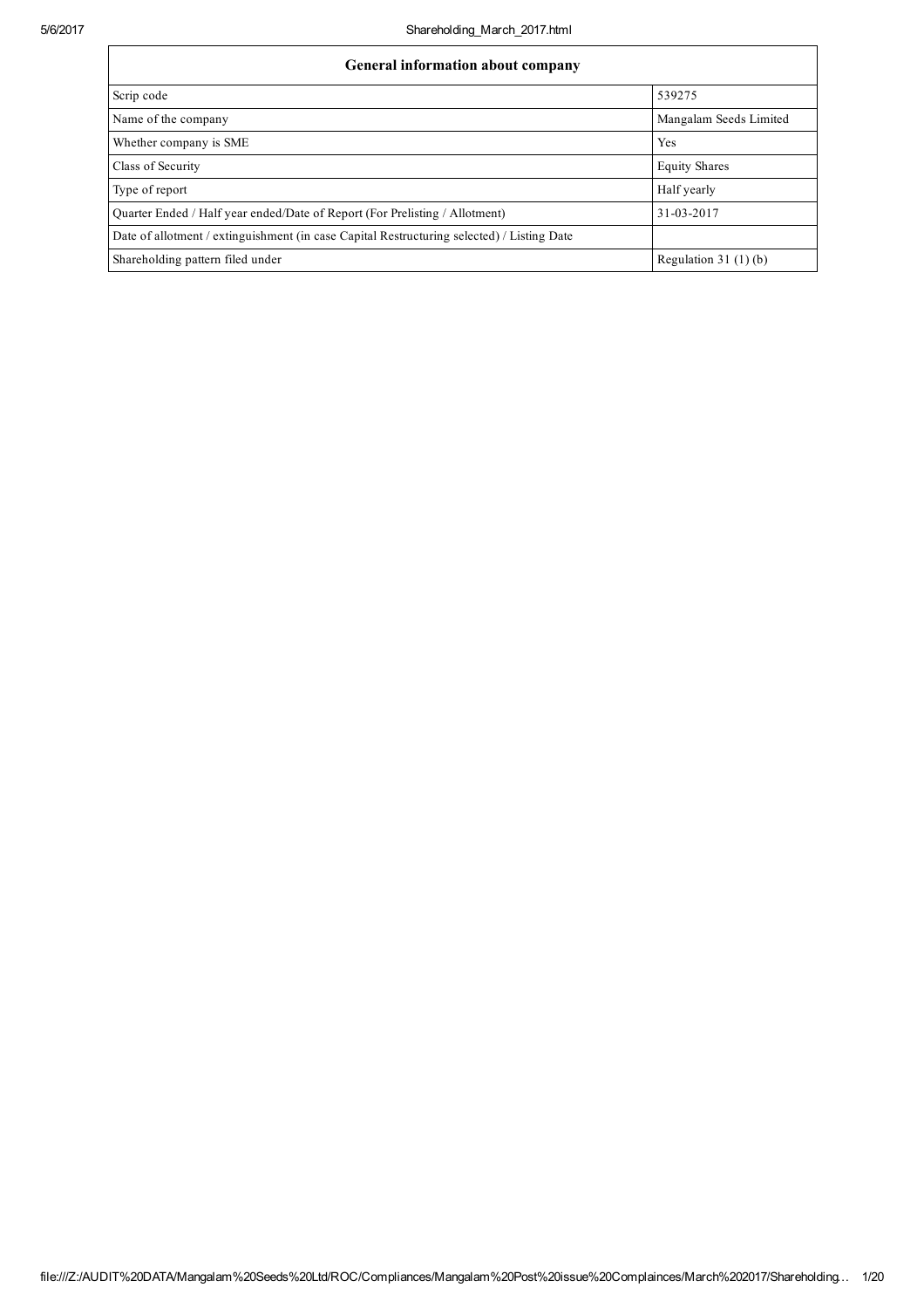| Sr. No. | <b>Particular</b>                                                                      | Yes/No         |
|---------|----------------------------------------------------------------------------------------|----------------|
|         | Whether the Listed Entity has issued any partly paid up shares?                        | N <sub>0</sub> |
|         | Whether the Listed Entity has issued any Convertible Securities?                       | N <sub>0</sub> |
|         | Whether the Listed Entity has issued any Warrants?                                     | N <sub>0</sub> |
|         | Whether the Listed Entity has any shares against which depository receipts are issued? | N <sub>0</sub> |
|         | Whether the Listed Entity has any shares in locked-in?                                 | Yes            |
|         | Whether any shares held by promoters are pledge or otherwise encumbered?               | N <sub>0</sub> |
|         | Whether company has equity shares with differential voting rights?                     | No             |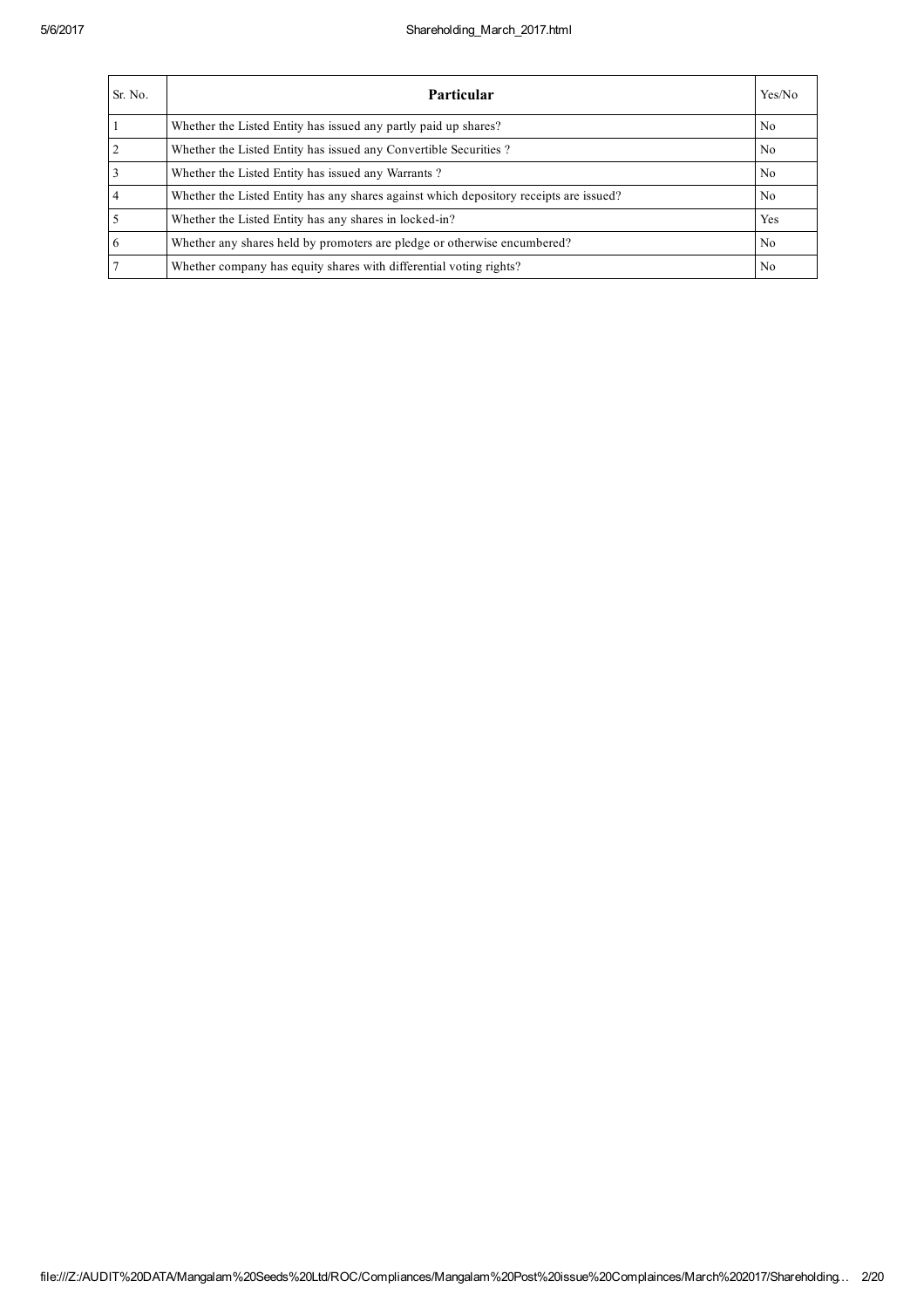|                 |                                           |                                  |                                             |                      |                          |                                    | Table I - Summary Statement holding of specified securities                |                                                                  |               |         |                      |
|-----------------|-------------------------------------------|----------------------------------|---------------------------------------------|----------------------|--------------------------|------------------------------------|----------------------------------------------------------------------------|------------------------------------------------------------------|---------------|---------|----------------------|
|                 | Category<br>of<br>shareholder<br>(II)     |                                  | No. of<br>fully paid<br>up equity<br>shares | No. Of<br>Partly     | No. Of<br>shares         | Total nos.                         | Shareholding as a<br>% of total no. of                                     | Number of Voting Rights held in<br>each class of securities (IX) |               |         |                      |
| Category<br>(I) |                                           | Nos. Of<br>shareholders<br>(III) |                                             | paid-up<br>equity    | underlying<br>Depository | shares<br>held (VII)<br>$= (IV) +$ | shares (calculated as<br>per SCRR, 1957)<br>(VIII) As a % of<br>$(A+B+C2)$ | No of Voting (XIV)<br>Rights                                     |               |         | Total as a<br>$%$ of |
|                 |                                           |                                  | held (IV)                                   | shares<br>held $(V)$ | Receipts<br>(VI)         | $(V)$ + $(VI)$                     |                                                                            | Class<br>eg: $\mathbf{X}$                                        | Class<br>eg:y | Total   | $(A+B+C)$            |
| (A)             | Promoter<br>&<br>Promoter<br>Group        | 29                               | 3727579                                     |                      |                          | 3727579                            | 67.9                                                                       | 3727579                                                          |               | 3727579 | 67.9                 |
| (B)             | Public                                    | 295                              | 1762500                                     |                      |                          | 1762500                            | 32.1                                                                       | 1762500                                                          |               | 1762500 | 32.1                 |
| (C)             | Non<br>Promoter-<br>Non Public            |                                  |                                             |                      |                          |                                    |                                                                            |                                                                  |               |         |                      |
| (C1)            | <b>Shares</b><br>underlying<br><b>DRs</b> |                                  |                                             |                      |                          |                                    |                                                                            |                                                                  |               |         |                      |
| (C2)            | Shares held<br>by<br>Employee<br>Trusts   |                                  |                                             |                      |                          |                                    |                                                                            |                                                                  |               |         |                      |
|                 | Total                                     | 324                              | 5490079                                     |                      |                          | 5490079                            | 100                                                                        | 5490079                                                          |               | 5490079 | 100                  |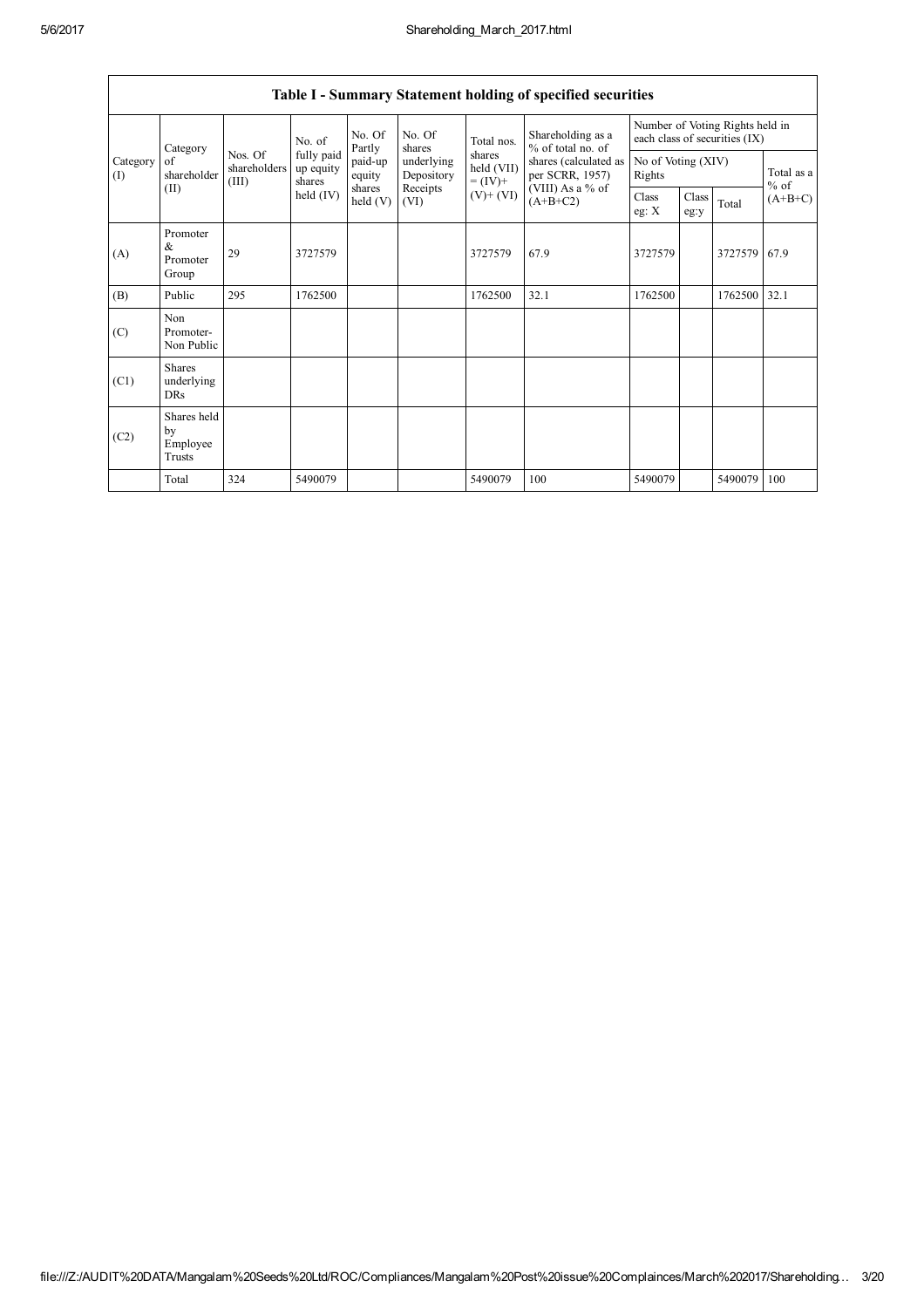|                 |                                           |                                               |                                    |                                                              | Table I - Summary Statement holding of specified securities                                |                                        |                                                  |                                                                               |                                                   |                                       |
|-----------------|-------------------------------------------|-----------------------------------------------|------------------------------------|--------------------------------------------------------------|--------------------------------------------------------------------------------------------|----------------------------------------|--------------------------------------------------|-------------------------------------------------------------------------------|---------------------------------------------------|---------------------------------------|
| Category<br>(I) | Category<br>$\alpha$ f                    | No. Of<br>Shares<br>Underlying<br>Outstanding |                                    | No. Of<br>Shares<br>Underlying<br>Outstanding<br>convertible | Shareholding, as<br>a % assuming<br>full conversion<br>of convertible<br>securities (as a  | Number of<br>Locked in shares<br>(XII) |                                                  | Number of<br><b>Shares</b><br>pledged or<br>otherwise<br>encumbered<br>(XIII) |                                                   | Number of<br>equity shares<br>held in |
|                 | shareholder<br>(II)                       | convertible<br>securities<br>(X)              | Outstanding<br>Warrants<br>$(X_i)$ | securities<br>and No. Of<br>Warrants<br>(Xi)(a)              | percentage of<br>diluted share<br>capital) $(XI)$ =<br>$(VII)+(X)$ As a %<br>of $(A+B+C2)$ | No. (a)                                | As a<br>$%$ of<br>total<br>Shares<br>held<br>(b) | No.<br>(a)                                                                    | As a<br>$\%$ of<br>total<br>Shares<br>held<br>(b) | dematerialized<br>form $(XIV)$        |
| (A)             | Promoter &<br>Promoter<br>Group           |                                               |                                    |                                                              | 67.9                                                                                       | 1382320                                | 37.08                                            |                                                                               |                                                   | 3727579                               |
| (B)             | Public                                    |                                               |                                    |                                                              | 32.1                                                                                       | 669000                                 | 37.96                                            |                                                                               |                                                   | 1762500                               |
| (C)             | Non<br>Promoter-<br>Non Public            |                                               |                                    |                                                              |                                                                                            |                                        |                                                  |                                                                               |                                                   |                                       |
| (C1)            | <b>Shares</b><br>underlying<br><b>DRs</b> |                                               |                                    |                                                              |                                                                                            |                                        |                                                  |                                                                               |                                                   |                                       |
| (C2)            | Shares held<br>by<br>Employee<br>Trusts   |                                               |                                    |                                                              |                                                                                            |                                        |                                                  |                                                                               |                                                   |                                       |
|                 | Total                                     |                                               |                                    |                                                              | 100                                                                                        | 2051320 37.36                          |                                                  |                                                                               |                                                   | 5490079                               |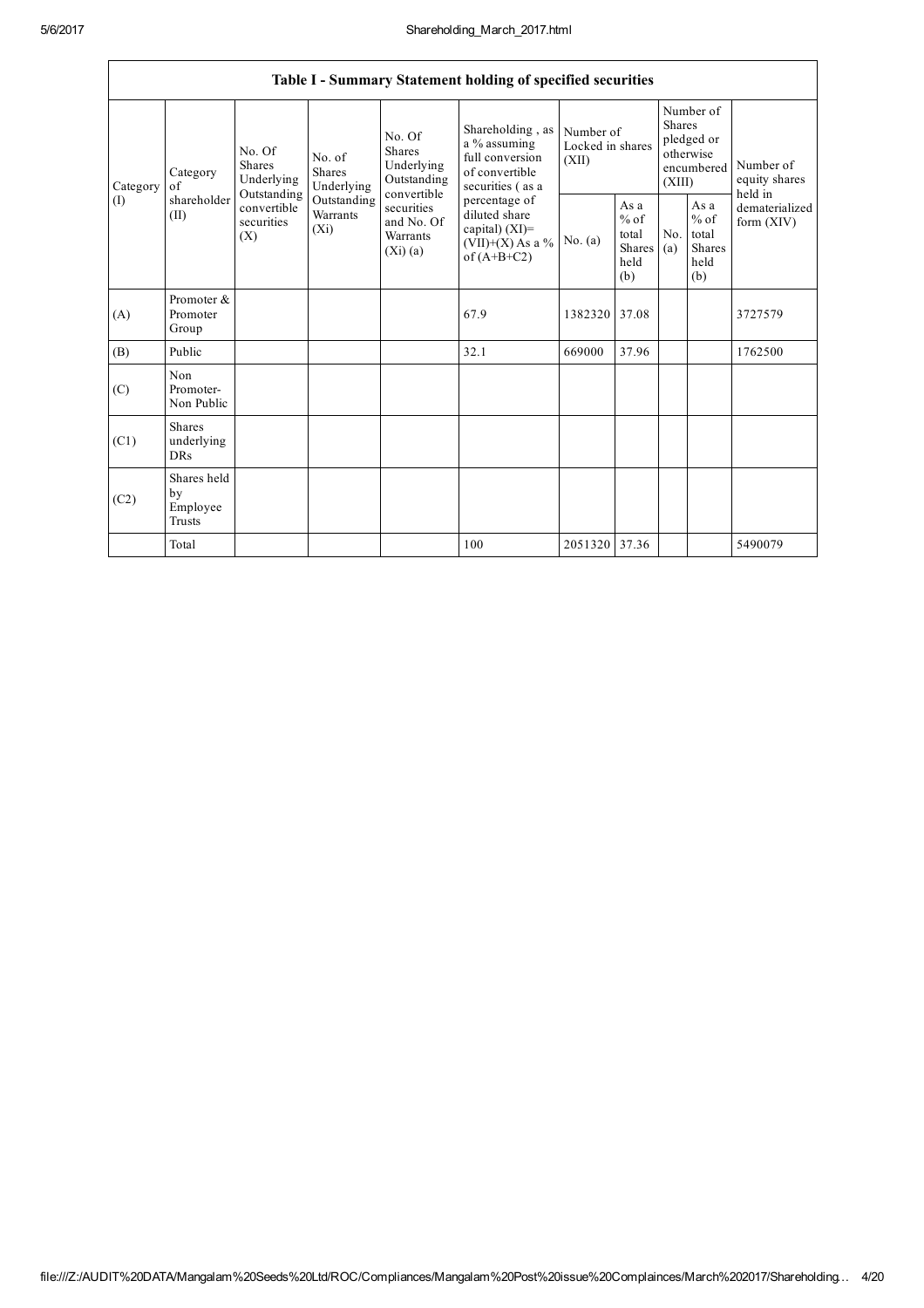$\overline{1}$ 

 $\overline{\mathsf{I}}$ 

| Table II - Statement showing shareholding pattern of the Promoter and Promoter Group        |                                                                                                                     |                                  |                                     |                                 |                                                |                                        |                                                          |                                                                  |               |         |                                  |
|---------------------------------------------------------------------------------------------|---------------------------------------------------------------------------------------------------------------------|----------------------------------|-------------------------------------|---------------------------------|------------------------------------------------|----------------------------------------|----------------------------------------------------------|------------------------------------------------------------------|---------------|---------|----------------------------------|
|                                                                                             |                                                                                                                     |                                  | No. of<br>fully                     | No. Of<br>Partly                | No. Of                                         | Total<br>nos.                          | Shareholding as<br>a % of total no.                      | Number of Voting Rights held in<br>each class of securities (IX) |               |         |                                  |
| Sr.                                                                                         | Category & Name<br>of the<br>Shareholders (I)                                                                       | Nos. Of<br>shareholders<br>(III) | paid up<br>equity<br>shares<br>held | paid-<br>up<br>equity<br>shares | shares<br>underlying<br>Depository<br>Receipts | shares<br>held<br>$(VII) =$<br>$(IV)+$ | of shares<br>(calculated as<br>per SCRR,<br>1957) (VIII) | No of Voting (XIV)<br>Rights                                     |               |         | Total<br>as a $%$<br>of<br>Total |
|                                                                                             |                                                                                                                     |                                  | (IV)                                | held<br>(V)                     | (VI)                                           | $(V)$ +<br>(VI)                        | As a % of<br>$(A+B+C2)$                                  | Class<br>eg: $X$                                                 | Class<br>eg:y | Total   | Voting<br>rights                 |
| A                                                                                           | Table II - Statement showing shareholding pattern of the Promoter and Promoter Group                                |                                  |                                     |                                 |                                                |                                        |                                                          |                                                                  |               |         |                                  |
| (1)                                                                                         | Indian                                                                                                              |                                  |                                     |                                 |                                                |                                        |                                                          |                                                                  |               |         |                                  |
| (a)                                                                                         | Individuals/Hindu<br>undivided Family                                                                               | 29                               | 3727579                             |                                 |                                                | 3727579                                | 67.9                                                     | 3727579                                                          |               | 3727579 | 67.9                             |
| Sub-Total (A)<br>(1)                                                                        |                                                                                                                     | 29                               | 3727579                             |                                 |                                                | 3727579                                | 67.9                                                     | 3727579                                                          |               | 3727579 | 67.9                             |
| (2)                                                                                         | Foreign                                                                                                             |                                  |                                     |                                 |                                                |                                        |                                                          |                                                                  |               |         |                                  |
| Total<br>Shareholding<br>of Promoter<br>and Promoter<br>Group $(A)=$<br>$(A)(1)+(A)$<br>(2) |                                                                                                                     | 29                               | 3727579                             |                                 |                                                | 3727579                                | 67.9                                                     | 3727579                                                          |               | 3727579 | 67.9                             |
| $\, {\bf B}$                                                                                | Table III - Statement showing shareholding pattern of the Public shareholder                                        |                                  |                                     |                                 |                                                |                                        |                                                          |                                                                  |               |         |                                  |
| (1)                                                                                         | Institutions                                                                                                        |                                  |                                     |                                 |                                                |                                        |                                                          |                                                                  |               |         |                                  |
| (3)                                                                                         | Non-institutions                                                                                                    |                                  |                                     |                                 |                                                |                                        |                                                          |                                                                  |               |         |                                  |
| (a(i))                                                                                      | Individuals -<br>i.Individual<br>shareholders<br>holding nominal<br>share capital up to<br>Rs. 2 lakhs.             | 271                              | 946379                              |                                 |                                                | 946379                                 | 17.24                                                    | 946379                                                           |               | 946379  | 17.24                            |
| (a(ii))                                                                                     | Individuals - ii.<br>Individual<br>shareholders<br>holding nominal<br>share capital in<br>excess of Rs. 2<br>lakhs. | 9                                | 640500                              |                                 |                                                | 640500                                 | 11.67                                                    | 640500                                                           |               | 640500  | 11.67                            |
| (e)                                                                                         | Any Other<br>(specify)                                                                                              | 15                               | 175621                              |                                 |                                                | 175621                                 | 3.2                                                      | 175621                                                           |               | 175621  | 3.2                              |
| Sub-Total (B)<br>(3)                                                                        |                                                                                                                     | 295                              | 1762500                             |                                 |                                                | 1762500                                | 32.1                                                     | 1762500                                                          |               | 1762500 | 32.1                             |
| <b>Total Public</b><br>Shareholding<br>$(B)=(B)(1)+$<br>$(B)(2)+(B)(3)$                     |                                                                                                                     | 295                              | 1762500                             |                                 |                                                | 1762500                                | 32.1                                                     | 1762500                                                          |               | 1762500 | 32.1                             |
| $\mathbf C$                                                                                 | Table IV - Statement showing shareholding pattern of the Non Promoter- Non Public shareholder                       |                                  |                                     |                                 |                                                |                                        |                                                          |                                                                  |               |         |                                  |
| Total (<br>$A+B+C2$ )                                                                       |                                                                                                                     | 324                              | 5490079                             |                                 |                                                | 5490079                                | 100                                                      | 5490079                                                          |               | 5490079 | 100                              |
| Total<br>$(A+B+C)$                                                                          |                                                                                                                     | 324                              | 5490079                             |                                 |                                                | 5490079                                | 100                                                      | 5490079                                                          |               | 5490079 | 100                              |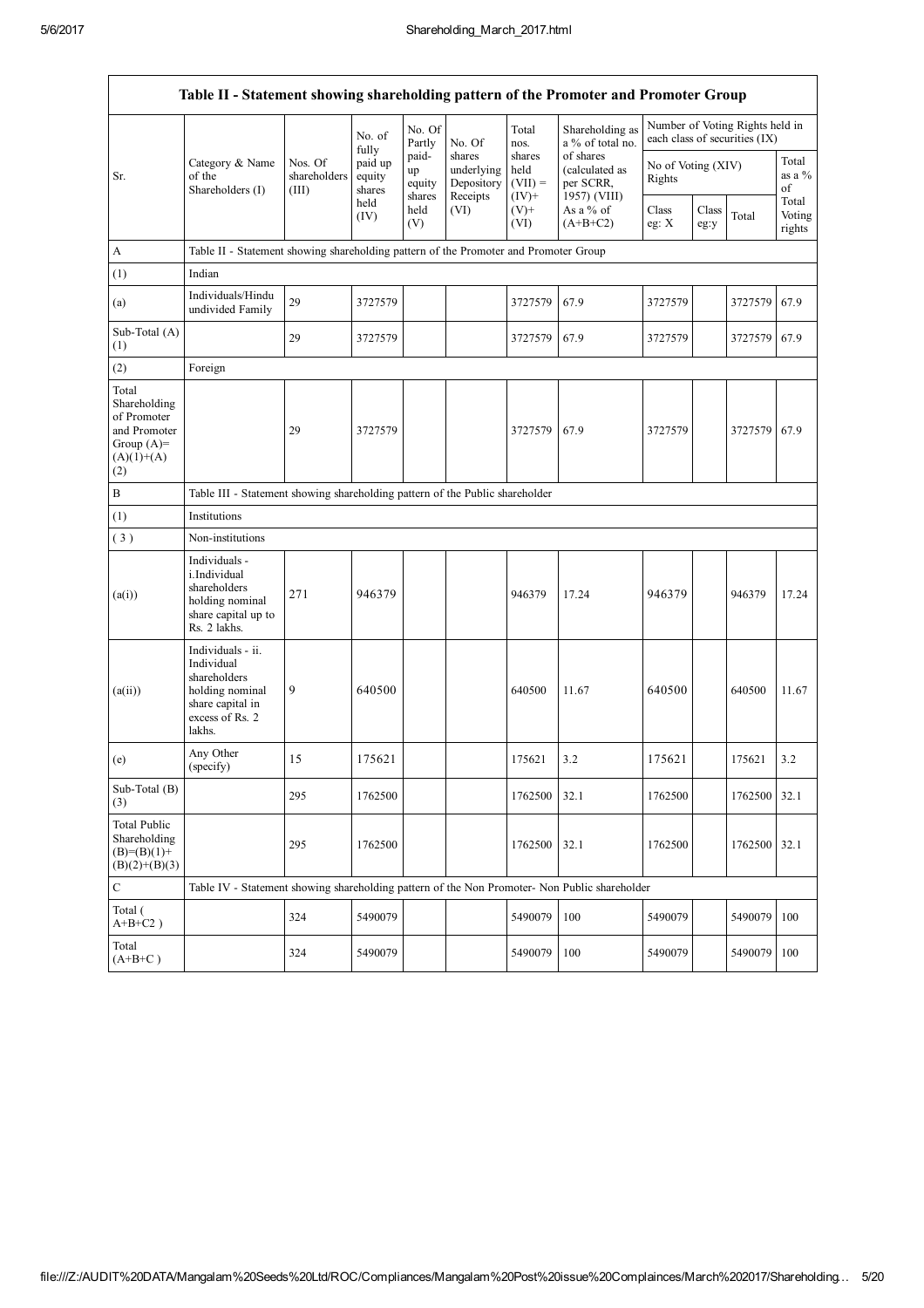$\overline{1}$ 

 $\overline{\mathsf{I}}$ 

|                                                                                         |                                                 |                                       |                                                           | Table II - Statement showing shareholding pattern of the Promoter and Promoter Group          |                                        |                                                  |                                                                        |                                                  |                                       |  |
|-----------------------------------------------------------------------------------------|-------------------------------------------------|---------------------------------------|-----------------------------------------------------------|-----------------------------------------------------------------------------------------------|----------------------------------------|--------------------------------------------------|------------------------------------------------------------------------|--------------------------------------------------|---------------------------------------|--|
| Sr.                                                                                     | No. Of<br><b>Shares</b><br>Underlying           | No. of<br><b>Shares</b><br>Underlying | No. Of Shares<br>Underlying<br>Outstanding<br>convertible | Shareholding, as a %<br>assuming full<br>conversion of<br>convertible securities (            | Number of<br>Locked in shares<br>(XII) |                                                  | Number of<br>Shares<br>pledged or<br>otherwise<br>encumbered<br>(XIII) |                                                  | Number of<br>equity shares<br>held in |  |
|                                                                                         | Outstanding<br>convertible<br>securities<br>(X) | Outstanding<br>Warrants<br>$(X_i)$    | securities and<br>No. Of<br>Warrants (Xi)<br>(a)          | as a percentage of<br>diluted share capital)<br>$(XI)=(VII)+(X) As a %$<br>of $(A+B+C2)$      | No. (a)                                | As a<br>$%$ of<br>total<br>Shares<br>held<br>(b) | No.<br>(a)                                                             | As a<br>$%$ of<br>total<br>Shares<br>held<br>(b) | dematerialized<br>form $(XIV)$        |  |
| $\mathbf{A}$                                                                            |                                                 |                                       |                                                           | Table II - Statement showing shareholding pattern of the Promoter and Promoter Group          |                                        |                                                  |                                                                        |                                                  |                                       |  |
| (1)                                                                                     | Indian                                          |                                       |                                                           |                                                                                               |                                        |                                                  |                                                                        |                                                  |                                       |  |
| (a)                                                                                     |                                                 |                                       |                                                           | 67.9                                                                                          | 1382320 37.08                          |                                                  |                                                                        |                                                  | 3727579                               |  |
| Sub-Total (A)<br>(1)                                                                    |                                                 |                                       |                                                           | 67.9                                                                                          | 1382320 37.08                          |                                                  |                                                                        |                                                  | 3727579                               |  |
| (2)                                                                                     | Foreign                                         |                                       |                                                           |                                                                                               |                                        |                                                  |                                                                        |                                                  |                                       |  |
| Total<br>Shareholding<br>of Promoter<br>and Promoter<br>Group $(A)=$<br>$(A)(1)+(A)(2)$ |                                                 |                                       |                                                           | 67.9                                                                                          | 1382320 37.08                          |                                                  |                                                                        |                                                  | 3727579                               |  |
| $\, {\bf B}$                                                                            |                                                 |                                       |                                                           | Table III - Statement showing shareholding pattern of the Public shareholder                  |                                        |                                                  |                                                                        |                                                  |                                       |  |
| (1)                                                                                     | Institutions                                    |                                       |                                                           |                                                                                               |                                        |                                                  |                                                                        |                                                  |                                       |  |
| (3)                                                                                     | Non-institutions                                |                                       |                                                           |                                                                                               |                                        |                                                  |                                                                        |                                                  |                                       |  |
| (a(i))                                                                                  |                                                 |                                       |                                                           | 17.24                                                                                         | 261000                                 | 27.58                                            |                                                                        |                                                  | 946379                                |  |
| (a(ii))                                                                                 |                                                 |                                       |                                                           | 11.67                                                                                         | 313500                                 | 48.95                                            |                                                                        |                                                  | 640500                                |  |
| (e)                                                                                     |                                                 |                                       |                                                           | 3.2                                                                                           | 94500                                  | 53.81                                            |                                                                        |                                                  | 175621                                |  |
| Sub-Total (B)<br>(3)                                                                    |                                                 |                                       |                                                           | 32.1                                                                                          | 669000                                 | 37.96                                            |                                                                        |                                                  | 1762500                               |  |
| <b>Total Public</b><br>Shareholding<br>$(B)= (B)(1) +$<br>$(B)(2)+(B)(3)$               |                                                 |                                       |                                                           | 32.1                                                                                          | 669000                                 | 37.96                                            |                                                                        |                                                  | 1762500                               |  |
| $\mathbf C$                                                                             |                                                 |                                       |                                                           | Table IV - Statement showing shareholding pattern of the Non Promoter- Non Public shareholder |                                        |                                                  |                                                                        |                                                  |                                       |  |
| Total (<br>$A+B+C2$ )                                                                   |                                                 |                                       |                                                           | 100                                                                                           | 2051320 37.36                          |                                                  |                                                                        |                                                  | 5490079                               |  |
| Total $(A+B+C)$<br>$\mathcal{L}$                                                        |                                                 |                                       |                                                           | 100                                                                                           | 2051320 37.36                          |                                                  |                                                                        |                                                  | 5490079                               |  |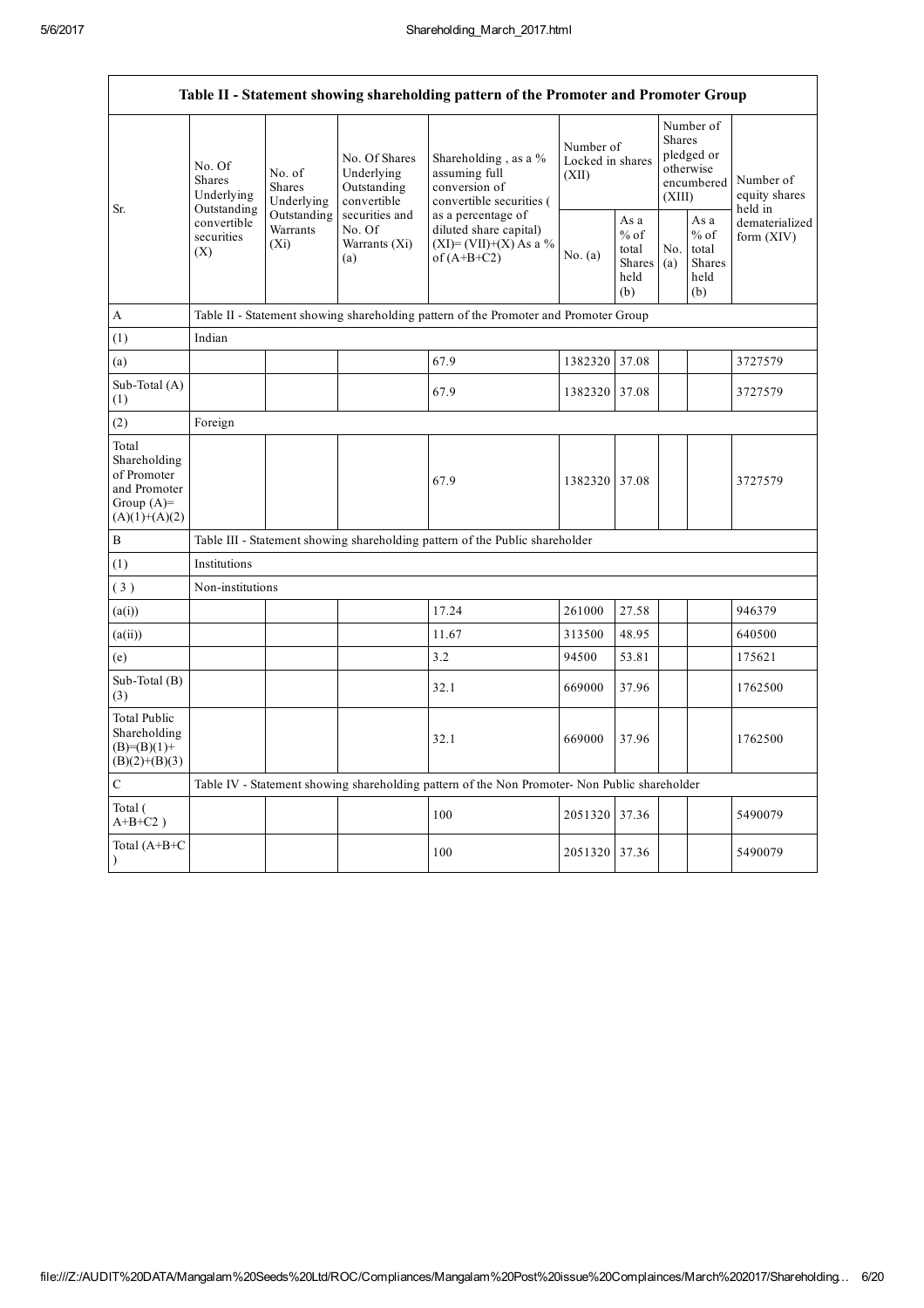| <b>Individuals/Hindu undivided Family</b>                                                                                                                                                                |                                                               |                                                    |                                                  |                                                        |                                             |                                                    |                                               |  |  |  |  |  |
|----------------------------------------------------------------------------------------------------------------------------------------------------------------------------------------------------------|---------------------------------------------------------------|----------------------------------------------------|--------------------------------------------------|--------------------------------------------------------|---------------------------------------------|----------------------------------------------------|-----------------------------------------------|--|--|--|--|--|
| Searial No.                                                                                                                                                                                              | $\mathbf{1}$                                                  | $\overline{c}$                                     | $\mathfrak{Z}$                                   | $\overline{4}$                                         | 5                                           | 6                                                  | $\overline{7}$                                |  |  |  |  |  |
| Name of the<br>Shareholders<br>$($ I $)$                                                                                                                                                                 | <b>NARSINHBHAI</b><br><b>JETHABHAI</b><br><b>PATEL</b>        | <b>NATHALAL</b><br><b>JETHALAL</b><br><b>PATEL</b> | <b>DHANJIBHAI</b><br>SHIVRAMBHAI<br><b>PATEL</b> | <b>KALPESHKUMAR</b><br><b>NATHALAL</b><br><b>PATEL</b> | <b>MEHUL</b><br>NARSINHBHAI<br><b>PATEL</b> | <b>MAFATLAL</b><br><b>JETHALAL</b><br><b>PATEL</b> | <b>PRAVINBHAI</b><br><b>MAFATLAL</b><br>PATEL |  |  |  |  |  |
| PAN (II)                                                                                                                                                                                                 | AAHHN2425F                                                    | AAHHN2462E                                         | AAIHD2938Q                                       | AAKHK4931Q                                             | AANHM5246H                                  | AANHM5247G                                         | AANHP6193G                                    |  |  |  |  |  |
| No. of fully<br>paid up equity<br>shares held<br>(IV)                                                                                                                                                    | 76926                                                         | 26407                                              | 66579                                            | 78767                                                  | 24959                                       | 59583                                              | 76835                                         |  |  |  |  |  |
| No. Of Partly<br>paid-up equity<br>shares held<br>(V)                                                                                                                                                    |                                                               |                                                    |                                                  |                                                        |                                             |                                                    |                                               |  |  |  |  |  |
| No. Of shares<br>underlying<br>Depository<br>Receipts (VI)                                                                                                                                               |                                                               |                                                    |                                                  |                                                        |                                             |                                                    |                                               |  |  |  |  |  |
| Total nos.<br>shares held<br>$(VII) = (IV) +$<br>$(V)+(VI)$                                                                                                                                              | 76926                                                         | 26407                                              | 66579                                            | 78767                                                  | 24959                                       | 59583                                              | 76835                                         |  |  |  |  |  |
| Shareholding<br>as a % of total<br>no. of shares<br>(calculated as<br>per SCRR,<br>1957) (VIII)<br>As a % of<br>$(A+B+C2)$                                                                               | 1.4                                                           | 0.48                                               | 1.21                                             | 1.43                                                   | 0.45                                        | 1.09                                               | 1.4                                           |  |  |  |  |  |
|                                                                                                                                                                                                          | Number of Voting Rights held in each class of securities (IX) |                                                    |                                                  |                                                        |                                             |                                                    |                                               |  |  |  |  |  |
| Class eg:X                                                                                                                                                                                               | 76926                                                         | 26407                                              | 66579                                            | 78767                                                  | 24959                                       | 59583                                              | 76835                                         |  |  |  |  |  |
| Class eg:y                                                                                                                                                                                               |                                                               |                                                    |                                                  |                                                        |                                             |                                                    |                                               |  |  |  |  |  |
| Total                                                                                                                                                                                                    | 76926                                                         | 26407                                              | 66579                                            | 78767                                                  | 24959                                       | 59583                                              | 76835                                         |  |  |  |  |  |
| Total as a $\%$<br>of Total<br>Voting rights                                                                                                                                                             | 1.4                                                           | 0.48                                               | 1.21                                             | 1.43                                                   | 0.45                                        | 1.09                                               | 1.4                                           |  |  |  |  |  |
| No. Of Shares<br>Underlying<br>Outstanding<br>convertible<br>securities (X)                                                                                                                              |                                                               |                                                    |                                                  |                                                        |                                             |                                                    |                                               |  |  |  |  |  |
| No. of Shares<br>Underlying<br>Outstanding<br>Warrants (Xi)                                                                                                                                              |                                                               |                                                    |                                                  |                                                        |                                             |                                                    |                                               |  |  |  |  |  |
| No. Of Shares<br>Underlying<br>Outstanding<br>convertible<br>securities and<br>No. Of<br>Warrants (Xi)<br>(a)                                                                                            |                                                               |                                                    |                                                  |                                                        |                                             |                                                    |                                               |  |  |  |  |  |
| Shareholding<br>, as a $\%$<br>assuming full<br>conversion of<br>convertible<br>securities (as a<br>percentage of<br>diluted share<br>capital) $(XI)$ =<br>$(VII)+(Xi)(a)$<br>As a $\%$ of<br>$(A+B+C2)$ | 1.4                                                           | 0.48                                               | 1.21                                             | 1.43                                                   | 0.45                                        | 1.09                                               | 1.4                                           |  |  |  |  |  |
|                                                                                                                                                                                                          | Number of Locked in shares (XII)                              |                                                    |                                                  |                                                        |                                             |                                                    |                                               |  |  |  |  |  |
| No. $(a)$                                                                                                                                                                                                | $\boldsymbol{0}$                                              | $\boldsymbol{0}$                                   | $\boldsymbol{0}$                                 | $\boldsymbol{0}$                                       | $\boldsymbol{0}$                            | $\boldsymbol{0}$                                   | $\boldsymbol{0}$                              |  |  |  |  |  |
| As a % of<br>total Shares<br>held (b)                                                                                                                                                                    | $\boldsymbol{0}$                                              | $\boldsymbol{0}$                                   | $\boldsymbol{0}$                                 | $\boldsymbol{0}$                                       | $\boldsymbol{0}$                            | 0                                                  | $\boldsymbol{0}$                              |  |  |  |  |  |

Number of Shares pledged or otherwise encumbered (XIII)

file:///Z:/AUDIT%20DATA/Mangalam%20Seeds%20Ltd/ROC/Compliances/Mangalam%20Post%20issue%20Complainces/March%202017/Shareholding… 7/20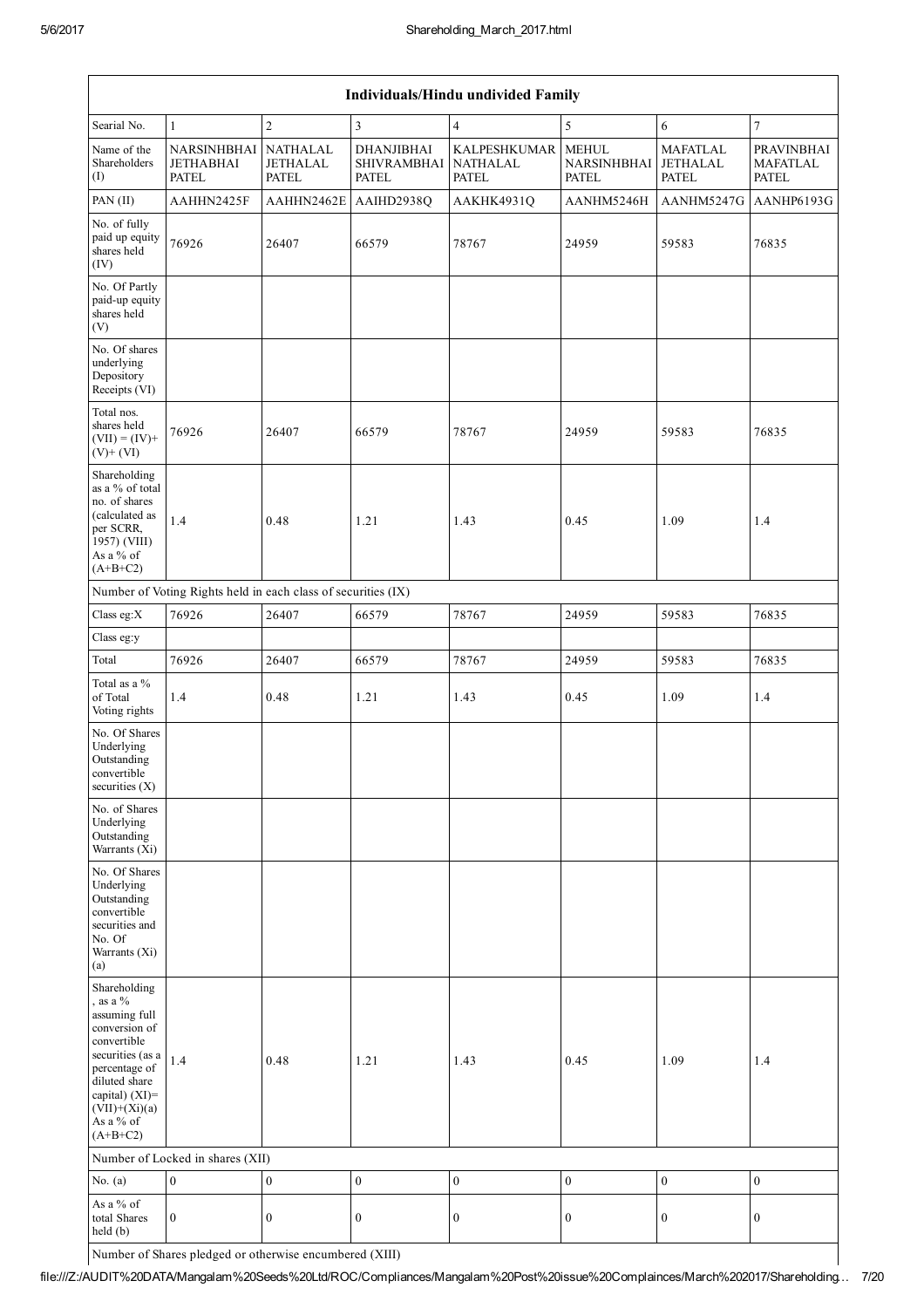| No. $(a)$                                                               |                              |       |       |       |       |       |       |
|-------------------------------------------------------------------------|------------------------------|-------|-------|-------|-------|-------|-------|
| As a % of<br>total Shares<br>$\text{held}(\text{b})$                    |                              |       |       |       |       |       |       |
| Number of<br>equity shares<br>held in<br>dematerialized<br>form $(XIV)$ | 76926                        | 26407 | 66579 | 78767 | 24959 | 59583 | 76835 |
|                                                                         | Reason for not providing PAN |       |       |       |       |       |       |
| Reason for<br>not providing<br>PAN                                      |                              |       |       |       |       |       |       |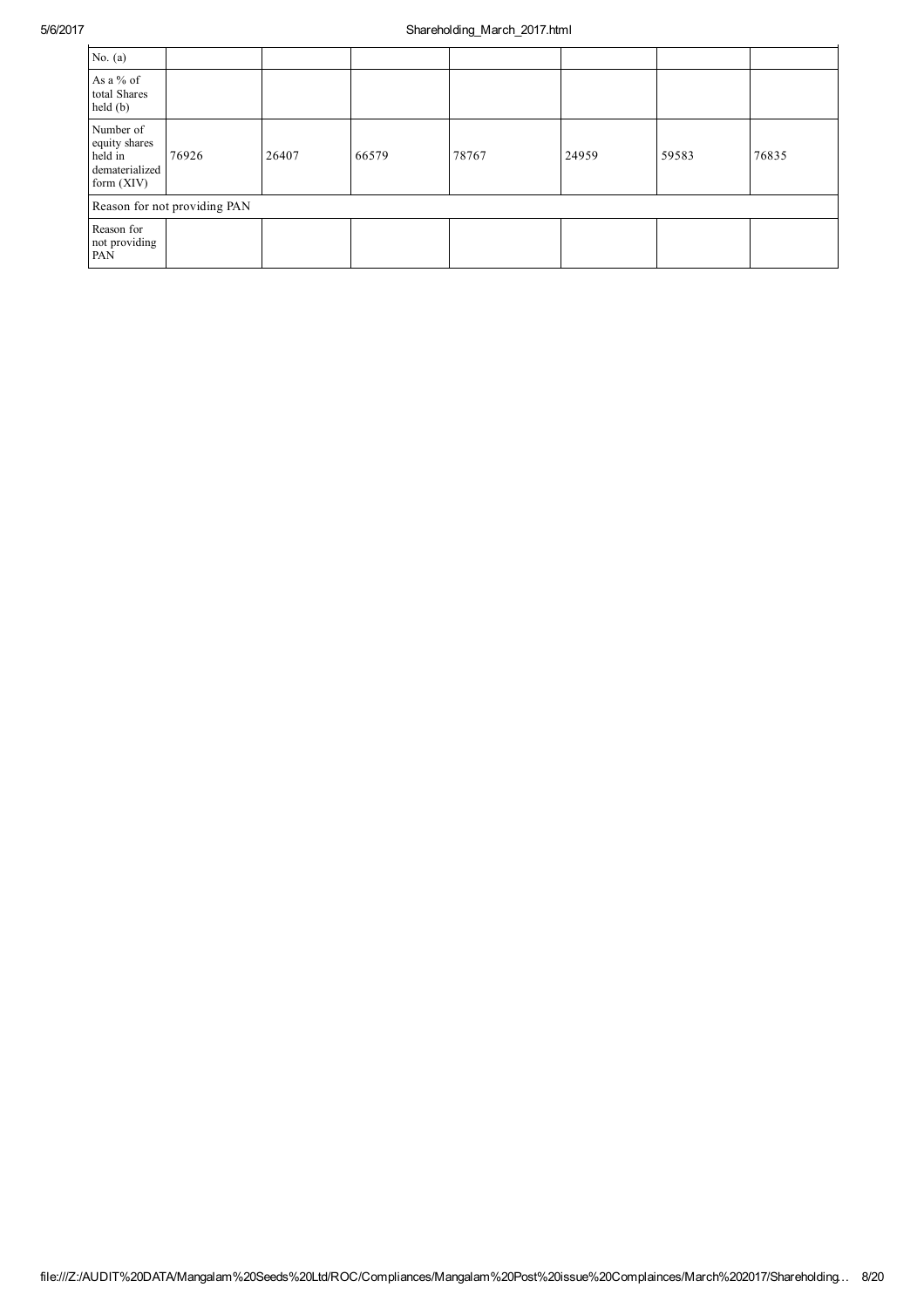| Individuals/Hindu undivided Family                                                                                                                                                             |                                                               |                                                     |                                                    |                                                     |                                             |                                               |                                                         |  |  |  |  |
|------------------------------------------------------------------------------------------------------------------------------------------------------------------------------------------------|---------------------------------------------------------------|-----------------------------------------------------|----------------------------------------------------|-----------------------------------------------------|---------------------------------------------|-----------------------------------------------|---------------------------------------------------------|--|--|--|--|
| Searial No.                                                                                                                                                                                    | $\,8\,$                                                       | $\mathbf{Q}$                                        | 10                                                 | 11                                                  | 12                                          | 13                                            | 14                                                      |  |  |  |  |
| Name of the<br>Shareholders (I)                                                                                                                                                                | <b>PRADIPKUMAR</b><br>NATHALAL<br><b>PATEL</b>                | <b>REVABHAI</b><br><b>JETHABHAI</b><br><b>PATEL</b> | <b>NATHALAL</b><br><b>JETHALAL</b><br><b>PATEL</b> | <b>REVABHAI</b><br><b>JETHABHAI</b><br><b>PATEL</b> | <b>MAFATLAL</b><br>JETHALAL<br><b>PATEL</b> | PRAVINBHAI<br><b>MAFATLAL</b><br><b>PATEL</b> | <b>SANGITABEN</b><br><b>JIGNESHBHAI</b><br><b>PATEL</b> |  |  |  |  |
| PAN (II)                                                                                                                                                                                       | AANHP6194B                                                    | AAQHR9486R                                          | ABYPP9531G                                         | ABYPP9844N                                          | ABZPP0223A                                  | ALEPP1735C                                    | ALEPP8727E                                              |  |  |  |  |
| No. of fully<br>paid up equity<br>shares held (IV)                                                                                                                                             | 25800                                                         | 70566                                               | 75750                                              | 417588                                              | 351306                                      | 505073                                        | 9000                                                    |  |  |  |  |
| No. Of Partly<br>paid-up equity<br>shares held (V)                                                                                                                                             |                                                               |                                                     |                                                    |                                                     |                                             |                                               |                                                         |  |  |  |  |
| No. Of shares<br>underlying<br>Depository<br>Receipts (VI)                                                                                                                                     |                                                               |                                                     |                                                    |                                                     |                                             |                                               |                                                         |  |  |  |  |
| Total nos. shares<br>held $(VII) =$<br>$(IV)+(V)+(VI)$                                                                                                                                         | 25800                                                         | 70566                                               | 75750                                              | 417588                                              | 351306                                      | 505073                                        | 9000                                                    |  |  |  |  |
| Shareholding as<br>a % of total no.<br>of shares<br>(calculated as<br>per SCRR,<br>1957) (VIII) As<br>$a\%$ of<br>$(A+B+C2)$                                                                   | 0.47                                                          | 1.29                                                | 1.38                                               | 7.61                                                | 6.4                                         | 9.2                                           | 0.16                                                    |  |  |  |  |
|                                                                                                                                                                                                | Number of Voting Rights held in each class of securities (IX) |                                                     |                                                    |                                                     |                                             |                                               |                                                         |  |  |  |  |
| Class eg:X                                                                                                                                                                                     | 25800                                                         | 70566                                               | 75750                                              | 417588                                              | 351306                                      | 505073                                        | 9000                                                    |  |  |  |  |
| Class eg:y                                                                                                                                                                                     |                                                               |                                                     |                                                    |                                                     |                                             |                                               |                                                         |  |  |  |  |
| Total                                                                                                                                                                                          | 25800                                                         | 70566                                               | 75750                                              | 417588                                              | 351306                                      | 505073                                        | 9000                                                    |  |  |  |  |
| Total as a % of<br><b>Total Voting</b><br>rights                                                                                                                                               | 0.47                                                          | 1.29                                                | 1.38                                               | 7.61                                                | 6.4                                         | 9.2                                           | 0.16                                                    |  |  |  |  |
| No. Of Shares<br>Underlying<br>Outstanding<br>convertible<br>securities $(X)$                                                                                                                  |                                                               |                                                     |                                                    |                                                     |                                             |                                               |                                                         |  |  |  |  |
| No. of Shares<br>Underlying<br>Outstanding<br>Warrants (Xi)                                                                                                                                    |                                                               |                                                     |                                                    |                                                     |                                             |                                               |                                                         |  |  |  |  |
| No. Of Shares<br>Underlying<br>Outstanding<br>convertible<br>securities and<br>No. Of Warrants<br>$(Xi)$ (a)                                                                                   |                                                               |                                                     |                                                    |                                                     |                                             |                                               |                                                         |  |  |  |  |
| Shareholding,<br>as a % assuming<br>full conversion<br>of convertible<br>securities (as a<br>percentage of<br>diluted share<br>capital) $(XI)$ =<br>$(VII)+(Xi)(a)$<br>As a % of<br>$(A+B+C2)$ | 0.47                                                          | 1.29                                                | 1.38                                               | 7.61                                                | 6.4                                         | 9.2                                           | 0.16                                                    |  |  |  |  |
|                                                                                                                                                                                                | Number of Locked in shares (XII)                              |                                                     |                                                    |                                                     |                                             |                                               |                                                         |  |  |  |  |
| No. $(a)$                                                                                                                                                                                      | $\boldsymbol{0}$                                              | $\boldsymbol{0}$                                    | 10500                                              | 27000                                               | 288590                                      | 396685                                        | 9000                                                    |  |  |  |  |
| As a % of total<br>Shares held (b)                                                                                                                                                             | $\boldsymbol{0}$                                              | $\mathbf{0}$                                        | 13.86                                              | 6.47                                                | 82.15                                       | 78.54                                         | 100                                                     |  |  |  |  |
|                                                                                                                                                                                                | Number of Shares pledged or otherwise encumbered (XIII)       |                                                     |                                                    |                                                     |                                             |                                               |                                                         |  |  |  |  |
| No. $(a)$                                                                                                                                                                                      |                                                               |                                                     |                                                    |                                                     |                                             |                                               |                                                         |  |  |  |  |
| As a % of total<br>Shares held (b)                                                                                                                                                             |                                                               |                                                     |                                                    |                                                     |                                             |                                               |                                                         |  |  |  |  |
| Number of                                                                                                                                                                                      | 25800                                                         | 70566                                               | 75750                                              | 417588                                              | 351306                                      | 505073                                        | 9000                                                    |  |  |  |  |

file:///Z:/AUDIT%20DATA/Mangalam%20Seeds%20Ltd/ROC/Compliances/Mangalam%20Post%20issue%20Complainces/March%202017/Shareholding… 9/20

H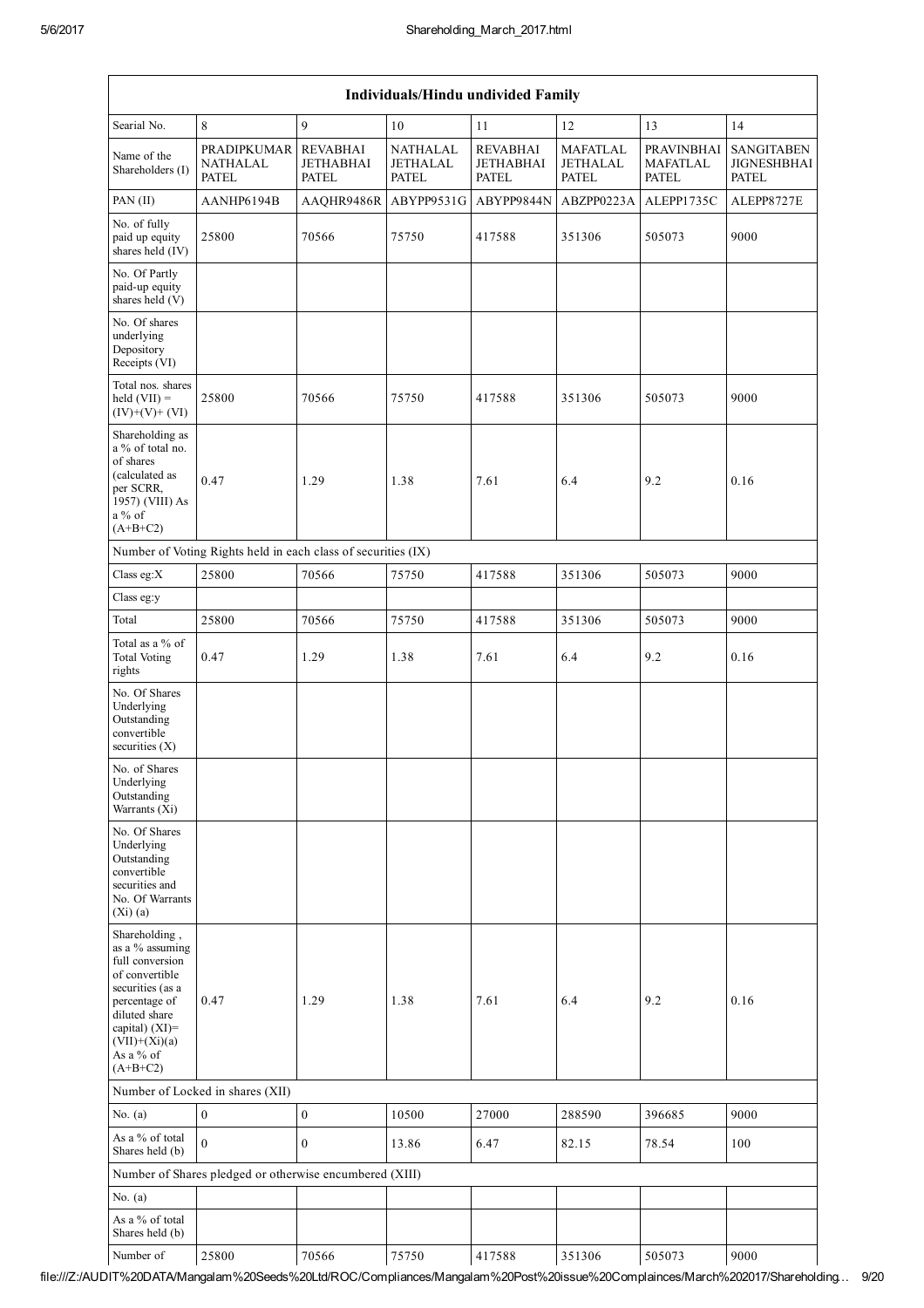| equity shares<br>held in<br>dematerialized<br>form $(XIV)$ |  |  |  |  |
|------------------------------------------------------------|--|--|--|--|
| Reason for not providing PAN                               |  |  |  |  |
| Reason for not<br>providing PAN                            |  |  |  |  |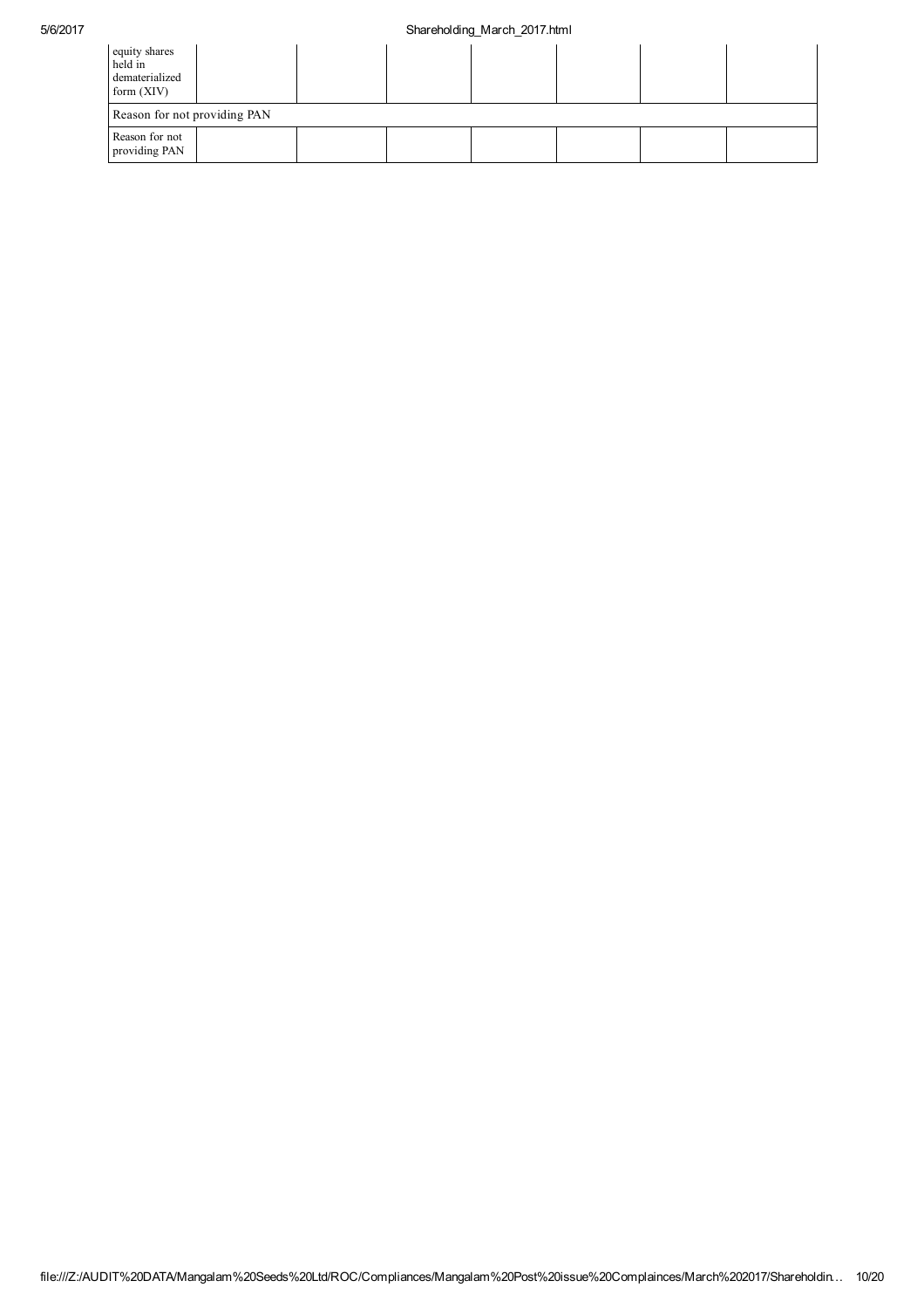| Individuals/Hindu undivided Family                                                                                                                                                                   |                                                   |                                                               |                                                 |                                             |                                                 |                                              |                                                    |  |  |  |  |
|------------------------------------------------------------------------------------------------------------------------------------------------------------------------------------------------------|---------------------------------------------------|---------------------------------------------------------------|-------------------------------------------------|---------------------------------------------|-------------------------------------------------|----------------------------------------------|----------------------------------------------------|--|--|--|--|
| Searial No.                                                                                                                                                                                          | 15                                                | 16                                                            | 17                                              | 18                                          | 19                                              | 20                                           | 21                                                 |  |  |  |  |
| Name of the<br>Shareholders<br>(I)                                                                                                                                                                   | DHANAJIBHAI<br><b>SHIVRAMBHAI</b><br><b>PATEL</b> | <b>RINKUBEN</b><br><b>RAMESHKUMAR</b><br>PATEL                | <b>KALPESHKUMAR</b><br><b>NATHALAL</b><br>PATEL | <b>MEHUL</b><br>NARSINHBHAI<br><b>PATEL</b> | NARSINHBHAI<br><b>JETHABHAI</b><br><b>PATEL</b> | <b>SHANTABEN</b><br><b>MAFATLAL</b><br>PATEL | <b>LAXMIBEN</b><br><b>REVABHAI</b><br><b>PATEL</b> |  |  |  |  |
| PAN (II)                                                                                                                                                                                             | AMSPP1663N                                        | ARAPP7961J                                                    | ASLPP0443K                                      | ASLPP0482G                                  | ASLPP0625K                                      | ATTPP7767M                                   | ATTPP8113H                                         |  |  |  |  |
| No. of fully<br>paid up equity<br>shares held<br>(IV)                                                                                                                                                | 405432                                            | 14497                                                         | 421435                                          | 37441                                       | 384992                                          | 52551                                        | 26053                                              |  |  |  |  |
| No. Of Partly<br>paid-up equity<br>shares held<br>(V)                                                                                                                                                |                                                   |                                                               |                                                 |                                             |                                                 |                                              |                                                    |  |  |  |  |
| No. Of shares<br>underlying<br>Depository<br>Receipts (VI)                                                                                                                                           |                                                   |                                                               |                                                 |                                             |                                                 |                                              |                                                    |  |  |  |  |
| Total nos.<br>shares held<br>$(VII) = (IV) +$<br>$(V)$ + $(VI)$                                                                                                                                      | 405432                                            | 14497                                                         | 421435                                          | 37441                                       | 384992                                          | 52551                                        | 26053                                              |  |  |  |  |
| Shareholding<br>as a % of total<br>no. of shares<br>(calculated as<br>per SCRR,<br>1957) (VIII)<br>As a % of<br>$(A+B+C2)$                                                                           | 7.38                                              | 0.26                                                          | 7.68                                            | 0.68                                        | 7.01                                            | 0.96                                         | 0.47                                               |  |  |  |  |
|                                                                                                                                                                                                      |                                                   | Number of Voting Rights held in each class of securities (IX) |                                                 |                                             |                                                 |                                              |                                                    |  |  |  |  |
| Class eg:X                                                                                                                                                                                           | 405432                                            | 14497                                                         | 421435                                          | 37441                                       | 384992                                          | 52551                                        | 26053                                              |  |  |  |  |
| Class eg:y                                                                                                                                                                                           |                                                   |                                                               |                                                 |                                             |                                                 |                                              |                                                    |  |  |  |  |
| Total                                                                                                                                                                                                | 405432                                            | 14497                                                         | 421435                                          | 37441                                       | 384992                                          | 52551                                        | 26053                                              |  |  |  |  |
| Total as a %<br>of Total<br>Voting rights                                                                                                                                                            | 7.38                                              | 0.26                                                          | 7.68                                            | 0.68                                        | 7.01                                            | 0.96                                         | 0.47                                               |  |  |  |  |
| No. Of Shares<br>Underlying<br>Outstanding<br>convertible<br>securities $(X)$                                                                                                                        |                                                   |                                                               |                                                 |                                             |                                                 |                                              |                                                    |  |  |  |  |
| No. of Shares<br>Underlying<br>Outstanding<br>Warrants (Xi)                                                                                                                                          |                                                   |                                                               |                                                 |                                             |                                                 |                                              |                                                    |  |  |  |  |
| No. Of Shares<br>Underlying<br>Outstanding<br>convertible<br>securities and<br>No. Of<br>Warrants (Xi)<br>(a)                                                                                        |                                                   |                                                               |                                                 |                                             |                                                 |                                              |                                                    |  |  |  |  |
| Shareholding<br>, as a $%$<br>assuming full<br>conversion of<br>convertible<br>securities (as a<br>percentage of<br>diluted share<br>capital) $(XI)$ =<br>$(VII)+(Xi)(a)$<br>As a % of<br>$(A+B+C2)$ | 7.38                                              | 0.26                                                          | 7.68                                            | 0.68                                        | 7.01                                            | 0.96                                         | 0.47                                               |  |  |  |  |
|                                                                                                                                                                                                      | Number of Locked in shares (XII)                  |                                                               |                                                 |                                             |                                                 |                                              |                                                    |  |  |  |  |
| No. $(a)$                                                                                                                                                                                            | 314545                                            | $\boldsymbol{0}$                                              | 66000                                           | 33000                                       | 33000                                           | 33000                                        | 18000                                              |  |  |  |  |
| As a % of<br>total Shares<br>held(b)                                                                                                                                                                 | 77.58                                             | $\boldsymbol{0}$                                              | 15.66                                           | 88.14                                       | 8.57                                            | 62.8                                         | 69.09                                              |  |  |  |  |

Number of Shares pledged or otherwise encumbered (XIII)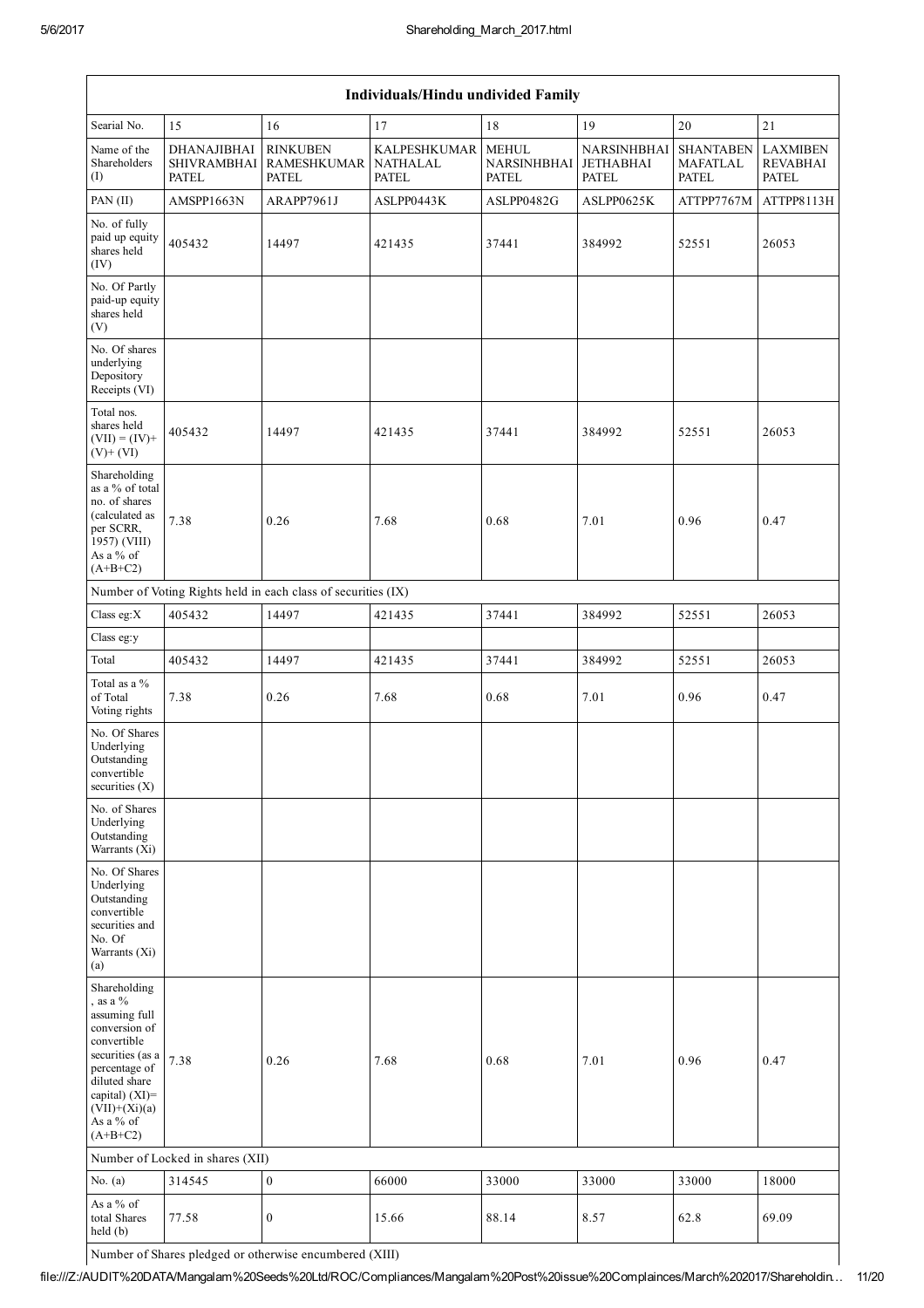| No. $(a)$                                                               |                              |       |        |       |        |       |       |
|-------------------------------------------------------------------------|------------------------------|-------|--------|-------|--------|-------|-------|
| As a % of<br>total Shares<br>held(b)                                    |                              |       |        |       |        |       |       |
| Number of<br>equity shares<br>held in<br>dematerialized<br>form $(XIV)$ | 405432                       | 14497 | 421435 | 37441 | 384992 | 52551 | 26053 |
|                                                                         | Reason for not providing PAN |       |        |       |        |       |       |
| Reason for<br>not providing<br><b>PAN</b>                               |                              |       |        |       |        |       |       |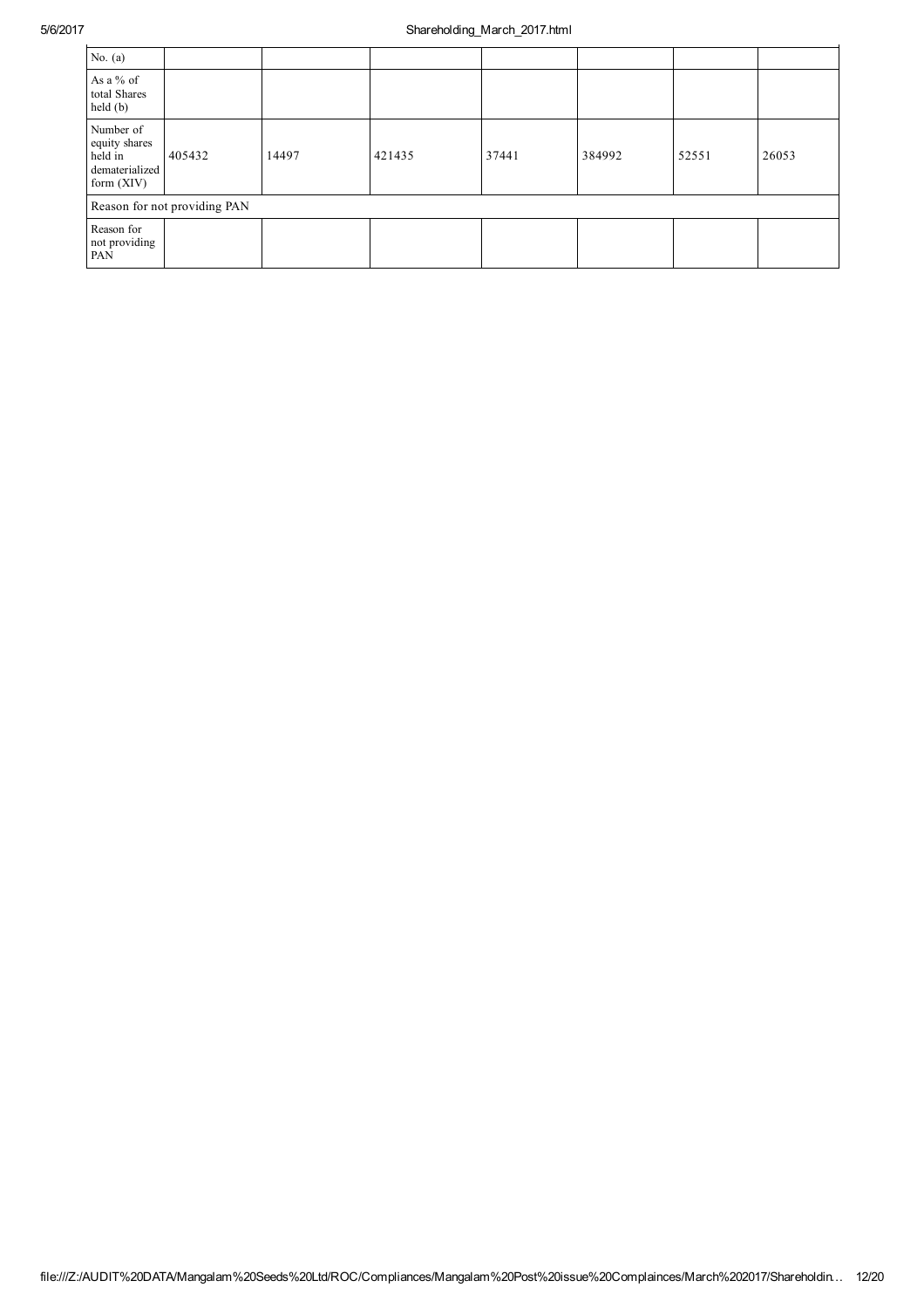| Individuals/Hindu undivided Family                                                                                                                                                                 |                                                               |                                             |                                                        |                                         |                                                     |                                               |                                            |  |
|----------------------------------------------------------------------------------------------------------------------------------------------------------------------------------------------------|---------------------------------------------------------------|---------------------------------------------|--------------------------------------------------------|-----------------------------------------|-----------------------------------------------------|-----------------------------------------------|--------------------------------------------|--|
| Searial No.                                                                                                                                                                                        | 22                                                            | 23                                          | 24                                                     | 25                                      | 26                                                  | 27                                            | 28                                         |  |
| Name of the<br>Shareholders<br>$\rm (I)$                                                                                                                                                           | <b>CHANDRIKABEN</b><br>NARSINHBHAI<br><b>PATEL</b>            | <b>BABIBEN</b><br><b>NATHABHAI</b><br>PATEL | <b>CHHAYABEN</b><br><b>PRAVINKUMAR</b><br><b>PATEL</b> | PRADIPKUMAR<br><b>NATHALAL</b><br>PATEL | <b>INDUBEN</b><br><b>DHANJIBHAI</b><br><b>PATEL</b> | <b>URMIBEN</b><br>PRADIPKUMAR<br><b>PATEL</b> | <b>BHARGAV</b><br><b>REVABHAI</b><br>PATEL |  |
| PAN (II)                                                                                                                                                                                           | ATTPP8115B                                                    | AUBPP3046L                                  | AVEPP6203F                                             | BEIPP4646A                              | BIXPP1439E                                          | BJBPP0650G                                    | CBRPP2224D                                 |  |
| No. of fully<br>paid up equity<br>shares held<br>(IV)                                                                                                                                              | 6004                                                          | 4716                                        | 41012                                                  | 383027                                  | 36682                                               | 6500                                          | 27600                                      |  |
| No. Of Partly<br>paid-up equity<br>shares held<br>(V)                                                                                                                                              |                                                               |                                             |                                                        |                                         |                                                     |                                               |                                            |  |
| No. Of shares<br>underlying<br>Depository<br>Receipts (VI)                                                                                                                                         |                                                               |                                             |                                                        |                                         |                                                     |                                               |                                            |  |
| Total nos.<br>shares held<br>$(VII) = (IV) +$<br>$(V)$ + $(VI)$                                                                                                                                    | 6004                                                          | 4716                                        | 41012                                                  | 383027                                  | 36682                                               | 6500                                          | 27600                                      |  |
| Shareholding<br>as a % of total<br>no. of shares<br>(calculated as<br>per SCRR,<br>1957) (VIII)<br>As a % of<br>$(A+B+C2)$                                                                         | 0.11                                                          | 0.09                                        | 0.75                                                   | 6.98                                    | 0.67                                                | 0.12                                          | 0.5                                        |  |
|                                                                                                                                                                                                    | Number of Voting Rights held in each class of securities (IX) |                                             |                                                        |                                         |                                                     |                                               |                                            |  |
| Class eg:X                                                                                                                                                                                         | 6004                                                          | 4716                                        | 41012                                                  | 383027                                  | 36682                                               | 6500                                          | 27600                                      |  |
| Class eg:y                                                                                                                                                                                         |                                                               |                                             |                                                        |                                         |                                                     |                                               |                                            |  |
| Total                                                                                                                                                                                              | 6004                                                          | 4716                                        | 41012                                                  | 383027                                  | 36682                                               | 6500                                          | 27600                                      |  |
| Total as a %<br>of Total<br>Voting rights                                                                                                                                                          | 0.11                                                          | 0.09                                        | 0.75                                                   | 6.98                                    | 0.67                                                | 0.12                                          | 0.5                                        |  |
| No. Of Shares<br>Underlying<br>Outstanding<br>convertible<br>securities (X)                                                                                                                        |                                                               |                                             |                                                        |                                         |                                                     |                                               |                                            |  |
| No. of Shares<br>Underlying<br>Outstanding<br>Warrants (Xi)                                                                                                                                        |                                                               |                                             |                                                        |                                         |                                                     |                                               |                                            |  |
| No. Of Shares<br>Underlying<br>Outstanding<br>convertible<br>securities and<br>No. Of<br>Warrants (Xi)<br>(a)                                                                                      |                                                               |                                             |                                                        |                                         |                                                     |                                               |                                            |  |
| Shareholding<br>, as a $\%$<br>assuming full<br>conversion of<br>convertible<br>securities (as a<br>percentage of<br>diluted share<br>capital) (XI)=<br>$(VII)+(Xi)(a)$<br>As a % of<br>$(A+B+C2)$ | 0.11                                                          | 0.09                                        | 0.75                                                   | 6.98                                    | 0.67                                                | 0.12                                          | 0.5                                        |  |
| Number of Locked in shares (XII)                                                                                                                                                                   |                                                               |                                             |                                                        |                                         |                                                     |                                               |                                            |  |
| No. $(a)$                                                                                                                                                                                          | $\boldsymbol{0}$                                              | $\boldsymbol{0}$                            | 33000                                                  | 66000                                   | 33000                                               | $\boldsymbol{0}$                              | 21000                                      |  |
| As a % of<br>total Shares<br>held(b)                                                                                                                                                               | $\boldsymbol{0}$                                              | $\boldsymbol{0}$                            | 80.46                                                  | 17.23                                   | 89.96                                               | $\boldsymbol{0}$                              | 76.09                                      |  |

Number of Shares pledged or otherwise encumbered (XIII)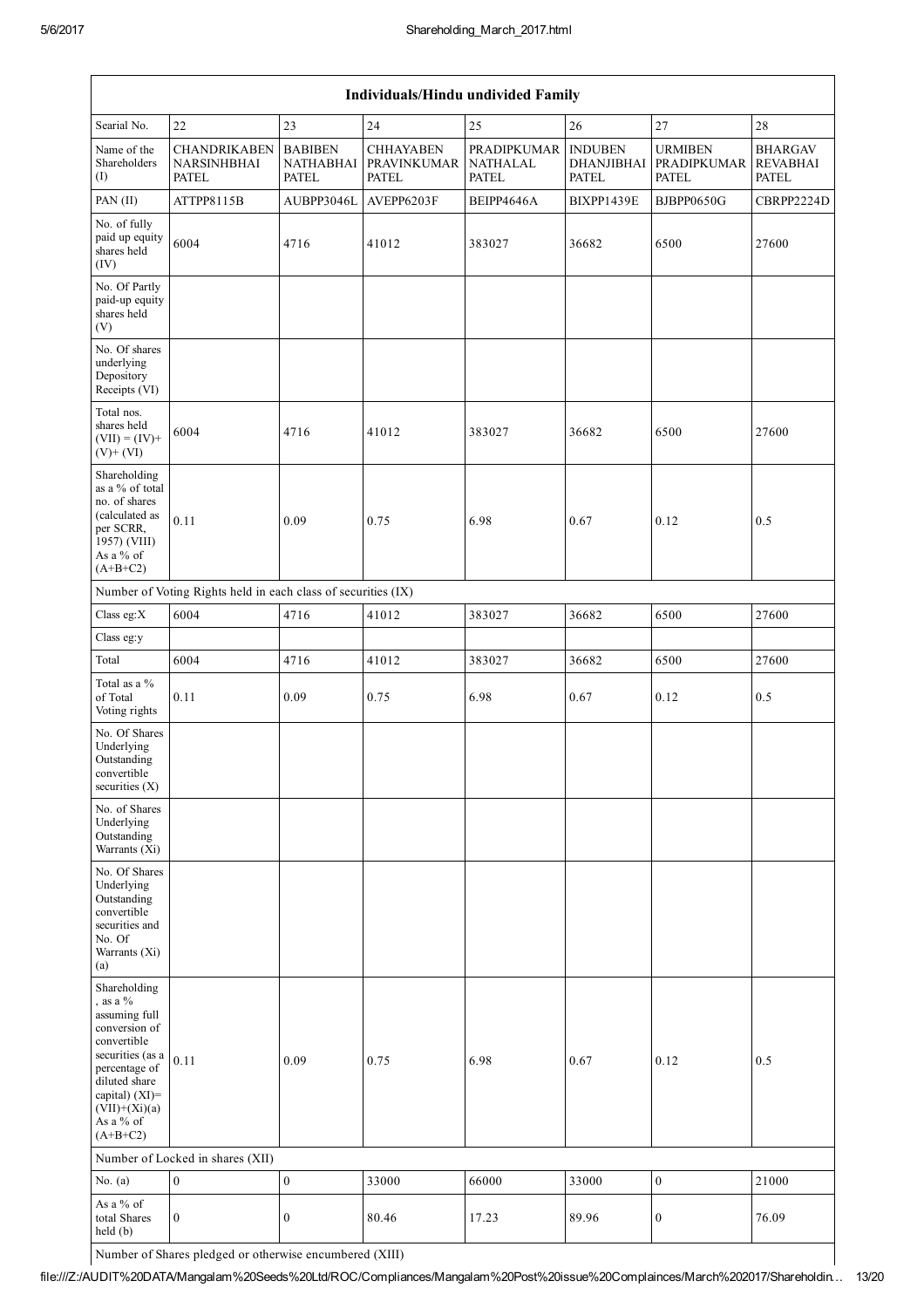| No. $(a)$                                                               |      |      |       |        |       |      |       |  |
|-------------------------------------------------------------------------|------|------|-------|--------|-------|------|-------|--|
| As a % of<br>total Shares<br>held(b)                                    |      |      |       |        |       |      |       |  |
| Number of<br>equity shares<br>held in<br>dematerialized<br>form $(XIV)$ | 6004 | 4716 | 41012 | 383027 | 36682 | 6500 | 27600 |  |
| Reason for not providing PAN                                            |      |      |       |        |       |      |       |  |
| Reason for<br>not providing<br>PAN                                      |      |      |       |        |       |      |       |  |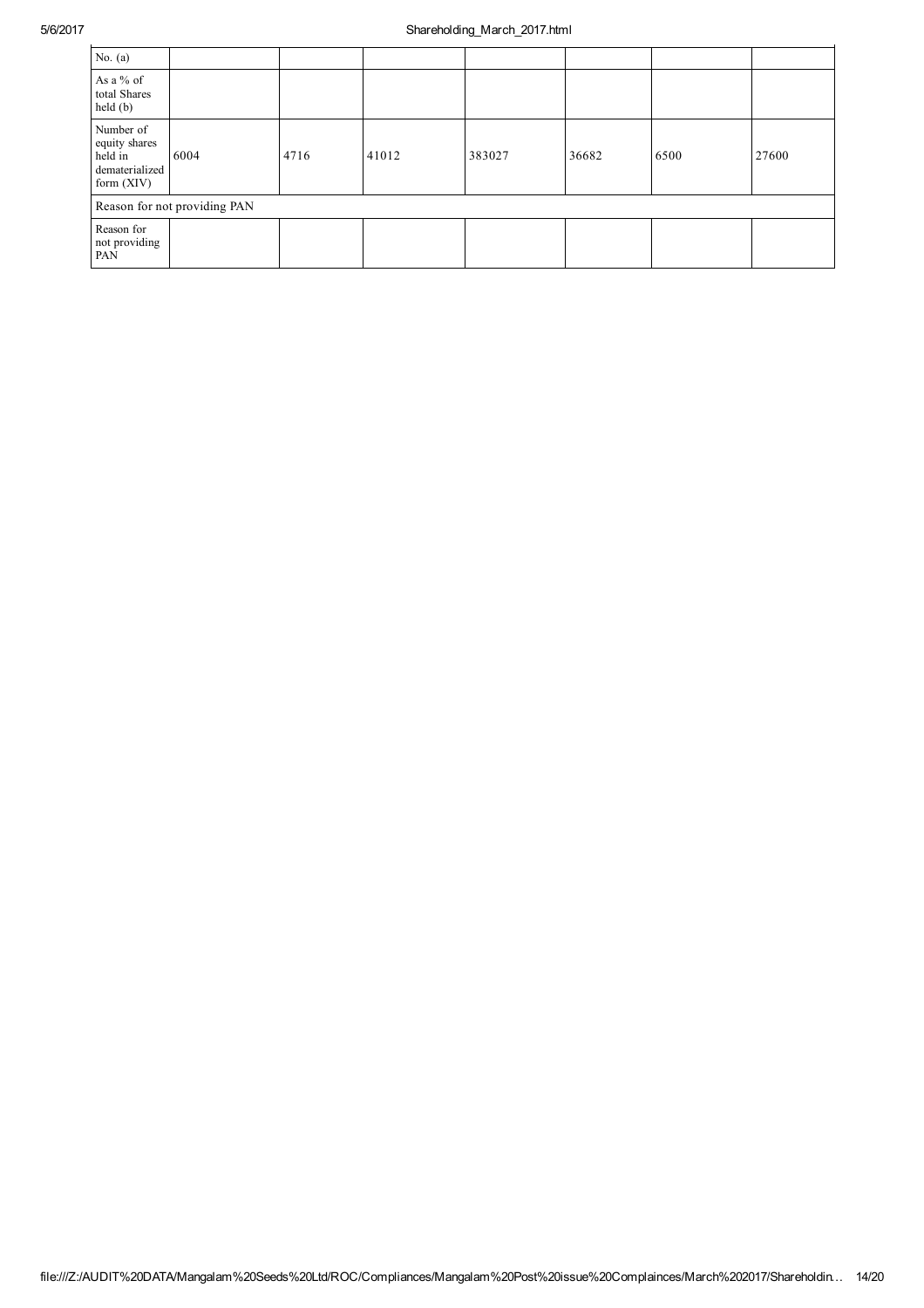| Individuals/Hindu undivided Family                                                                                                                                                          |                                                               |                       |  |  |  |  |  |  |
|---------------------------------------------------------------------------------------------------------------------------------------------------------------------------------------------|---------------------------------------------------------------|-----------------------|--|--|--|--|--|--|
| Searial No.                                                                                                                                                                                 | 29                                                            |                       |  |  |  |  |  |  |
| Name of the<br>Shareholders (I)                                                                                                                                                             | TRUPTIBEN KALPESHKUMAR PATEL                                  | Click here to go back |  |  |  |  |  |  |
| PAN (II)                                                                                                                                                                                    | CJZPP2957B                                                    | Total                 |  |  |  |  |  |  |
| No. of fully paid<br>up equity shares<br>held (IV)                                                                                                                                          | 14498                                                         | 3727579               |  |  |  |  |  |  |
| No. Of Partly<br>paid-up equity<br>shares held $(V)$                                                                                                                                        |                                                               |                       |  |  |  |  |  |  |
| No. Of shares<br>underlying<br>Depository<br>Receipts (VI)                                                                                                                                  |                                                               |                       |  |  |  |  |  |  |
| Total nos. shares<br>held $(VII) = (IV) +$<br>$(V)$ + $(VI)$                                                                                                                                | 14498                                                         | 3727579               |  |  |  |  |  |  |
| Shareholding as a<br>% of total no. of<br>shares (calculated<br>as per SCRR,<br>1957) (VIII) As a<br>% of $(A+B+C2)$                                                                        | 0.26                                                          | 67.9                  |  |  |  |  |  |  |
|                                                                                                                                                                                             | Number of Voting Rights held in each class of securities (IX) |                       |  |  |  |  |  |  |
| Class eg:X                                                                                                                                                                                  | 14498                                                         | 3727579               |  |  |  |  |  |  |
| Class eg:y                                                                                                                                                                                  |                                                               |                       |  |  |  |  |  |  |
| Total                                                                                                                                                                                       | 14498                                                         | 3727579               |  |  |  |  |  |  |
| Total as a % of<br>Total Voting rights                                                                                                                                                      | 0.26                                                          | 67.9                  |  |  |  |  |  |  |
| No. Of Shares<br>Underlying<br>Outstanding<br>convertible<br>securities $(X)$                                                                                                               |                                                               |                       |  |  |  |  |  |  |
| No. of Shares<br>Underlying<br>Outstanding<br>Warrants (Xi)                                                                                                                                 |                                                               |                       |  |  |  |  |  |  |
| No. Of Shares<br>Underlying<br>Outstanding<br>convertible<br>securities and No.<br>Of Warrants (Xi)<br>(a)                                                                                  |                                                               |                       |  |  |  |  |  |  |
| Shareholding, as a<br>% assuming full<br>conversion of<br>convertible<br>securities (as a<br>percentage of<br>diluted share<br>capital) $(XI)$ =<br>$(VII)+(Xi)(a)$ As a<br>% of $(A+B+C2)$ | 0.26                                                          | 67.9                  |  |  |  |  |  |  |
| Number of Locked in shares (XII)                                                                                                                                                            |                                                               |                       |  |  |  |  |  |  |
| No. $(a)$                                                                                                                                                                                   | $\boldsymbol{0}$                                              | 1382320               |  |  |  |  |  |  |
| As a % of total<br>Shares held (b)                                                                                                                                                          | $\mathbf{0}$                                                  | 37.08                 |  |  |  |  |  |  |
|                                                                                                                                                                                             | Number of Shares pledged or otherwise encumbered (XIII)       |                       |  |  |  |  |  |  |
| No. $(a)$                                                                                                                                                                                   |                                                               |                       |  |  |  |  |  |  |
| As a % of total<br>Shares held (b)                                                                                                                                                          |                                                               |                       |  |  |  |  |  |  |
| Number of equity<br>shares held in<br>dematerialized<br>form (XIV)                                                                                                                          | 14498                                                         | 3727579               |  |  |  |  |  |  |
| Reason for not providing PAN                                                                                                                                                                |                                                               |                       |  |  |  |  |  |  |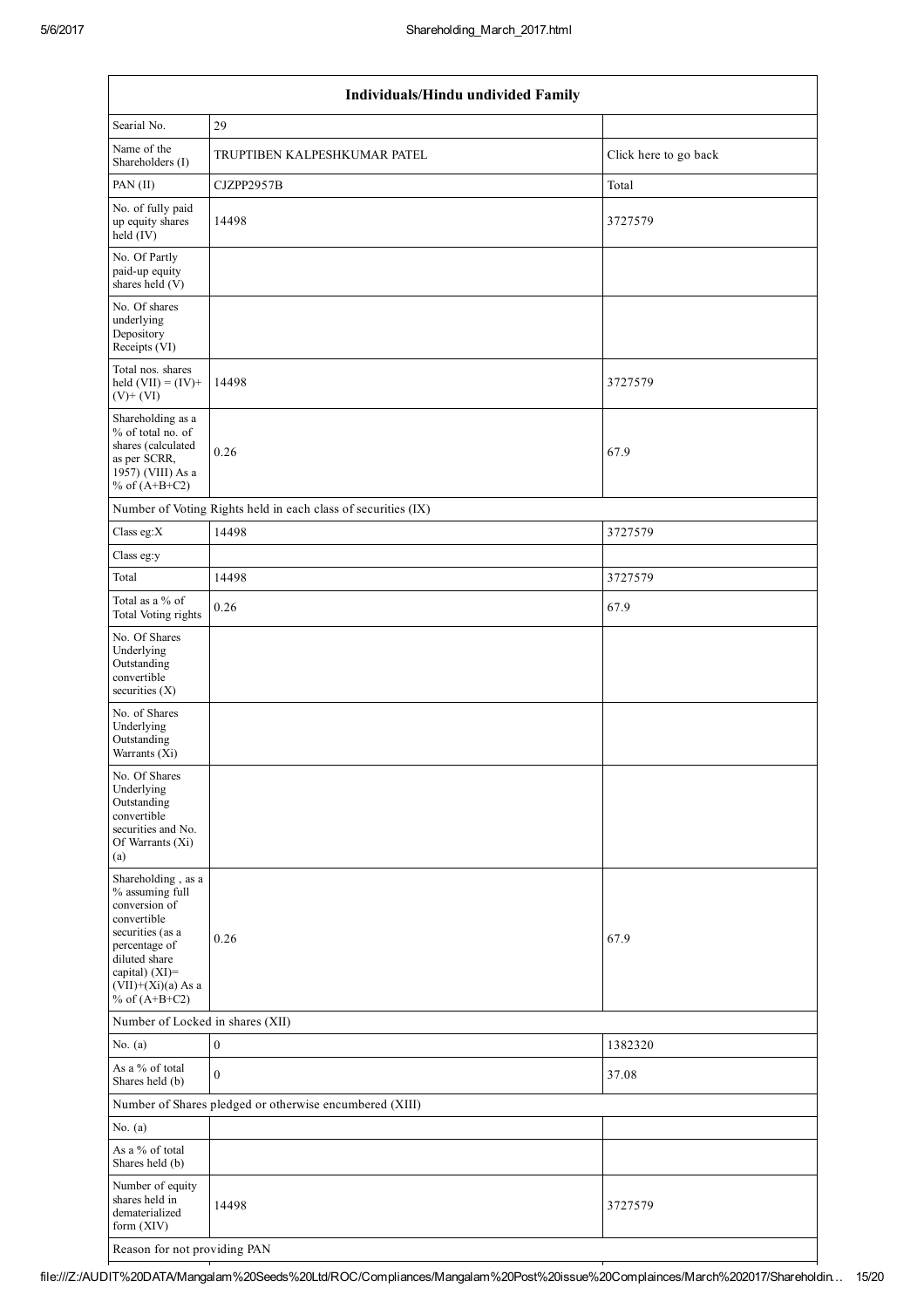Reason for not providing PAN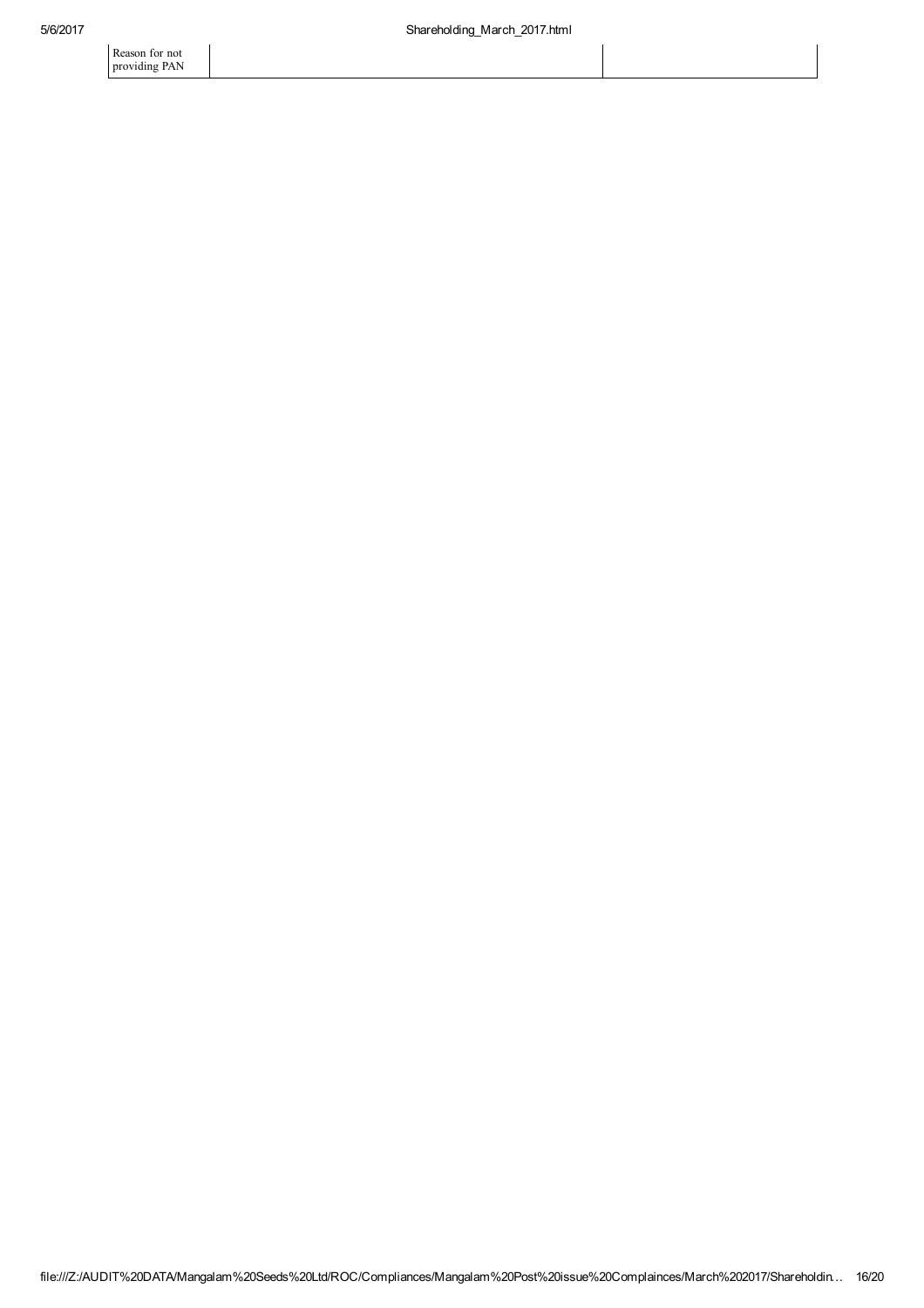٦

|                                                                                                                                                                                         | Individuals - ii. Individual shareholders holding nominal share capital in excess of Rs. 2 lakhs. |                                 |                                    |                                               |                          |
|-----------------------------------------------------------------------------------------------------------------------------------------------------------------------------------------|---------------------------------------------------------------------------------------------------|---------------------------------|------------------------------------|-----------------------------------------------|--------------------------|
| Searial No.                                                                                                                                                                             | 1                                                                                                 | $\overline{c}$                  | 3                                  | $\overline{4}$                                |                          |
| Name of the<br>Shareholders (I)                                                                                                                                                         | <b>VINOD</b><br>NARYAANSINGH<br><b>RATHORE</b>                                                    | <b>BOSHOBY</b><br>UTKARSH PATEL | <b>ABHISHEK JAYANT</b><br>KULKARNI | PRIYAL<br><b>BHADRESHKUMAR</b><br><b>SHAH</b> | Click here to<br>go back |
| PAN (II)                                                                                                                                                                                | ADLPR3200R                                                                                        | AHPPP6365F                      | AMVPK7493C                         | DLHPS8026M                                    | Total                    |
| No. of fully paid<br>up equity shares<br>held (IV)                                                                                                                                      | 100500                                                                                            | 222000                          | 57000                              | 145500                                        | 525000                   |
| No. Of Partly<br>paid-up equity<br>shares held (V)                                                                                                                                      |                                                                                                   |                                 |                                    |                                               |                          |
| No. Of shares<br>underlying<br>Depository<br>Receipts (VI)                                                                                                                              |                                                                                                   |                                 |                                    |                                               |                          |
| Total nos. shares<br>held $(VII) = (IV) +$<br>$(V)+(VI)$                                                                                                                                | 100500                                                                                            | 222000                          | 57000                              | 145500                                        | 525000                   |
| Shareholding as a<br>% of total no. of<br>shares (calculated<br>as per SCRR,<br>1957) (VIII) As a<br>% of $(A+B+C2)$                                                                    | 1.83                                                                                              | 4.04                            | 1.04                               | 2.65                                          | 9.56                     |
|                                                                                                                                                                                         | Number of Voting Rights held in each class of securities (IX)                                     |                                 |                                    |                                               |                          |
| Class eg: X                                                                                                                                                                             | 100500                                                                                            | 222000                          | 57000                              | 145500                                        | 525000                   |
| Class eg:y                                                                                                                                                                              |                                                                                                   |                                 |                                    |                                               |                          |
| Total                                                                                                                                                                                   | 100500                                                                                            | 222000                          | 57000                              | 145500                                        | 525000                   |
| Total as a % of<br>Total Voting rights                                                                                                                                                  | 1.83                                                                                              | 4.04                            | 1.04                               | 2.65                                          | 9.56                     |
| No. Of Shares<br>Underlying<br>Outstanding<br>convertible<br>securities $(X)$                                                                                                           |                                                                                                   |                                 |                                    |                                               |                          |
| No. of Shares<br>Underlying<br>Outstanding<br>Warrants (Xi)                                                                                                                             |                                                                                                   |                                 |                                    |                                               |                          |
| No. Of Shares<br>Underlying<br>Outstanding<br>convertible<br>securities and No.<br>Of Warrants (Xi)<br>(a)                                                                              |                                                                                                   |                                 |                                    |                                               |                          |
| Shareholding, as a<br>% assuming full<br>conversion of<br>convertible<br>securities (as a<br>percentage of<br>diluted share<br>capital) $(XI)$ =<br>$(VII)+(X)$ As a %<br>of $(A+B+C2)$ | 1.83                                                                                              | 4.04                            | 1.04                               | 2.65                                          | 9.56                     |
| Number of Locked in shares (XII)                                                                                                                                                        |                                                                                                   |                                 |                                    |                                               |                          |
| No. $(a)$                                                                                                                                                                               | 100500                                                                                            | 90000                           | $\boldsymbol{0}$                   | 100500                                        | 291000                   |
| As a % of total<br>Shares held (b)                                                                                                                                                      | 100                                                                                               | 40.54                           | $\boldsymbol{0}$                   | 69.07                                         | 55.43                    |
| Number of equity<br>shares held in<br>dematerialized<br>form (XIV)                                                                                                                      | 100500                                                                                            | 222000                          | 57000                              | 145500                                        | 525000                   |
| Reason for not providing PAN                                                                                                                                                            |                                                                                                   |                                 |                                    |                                               |                          |
| Reason for not<br>providing PAN                                                                                                                                                         |                                                                                                   |                                 |                                    |                                               |                          |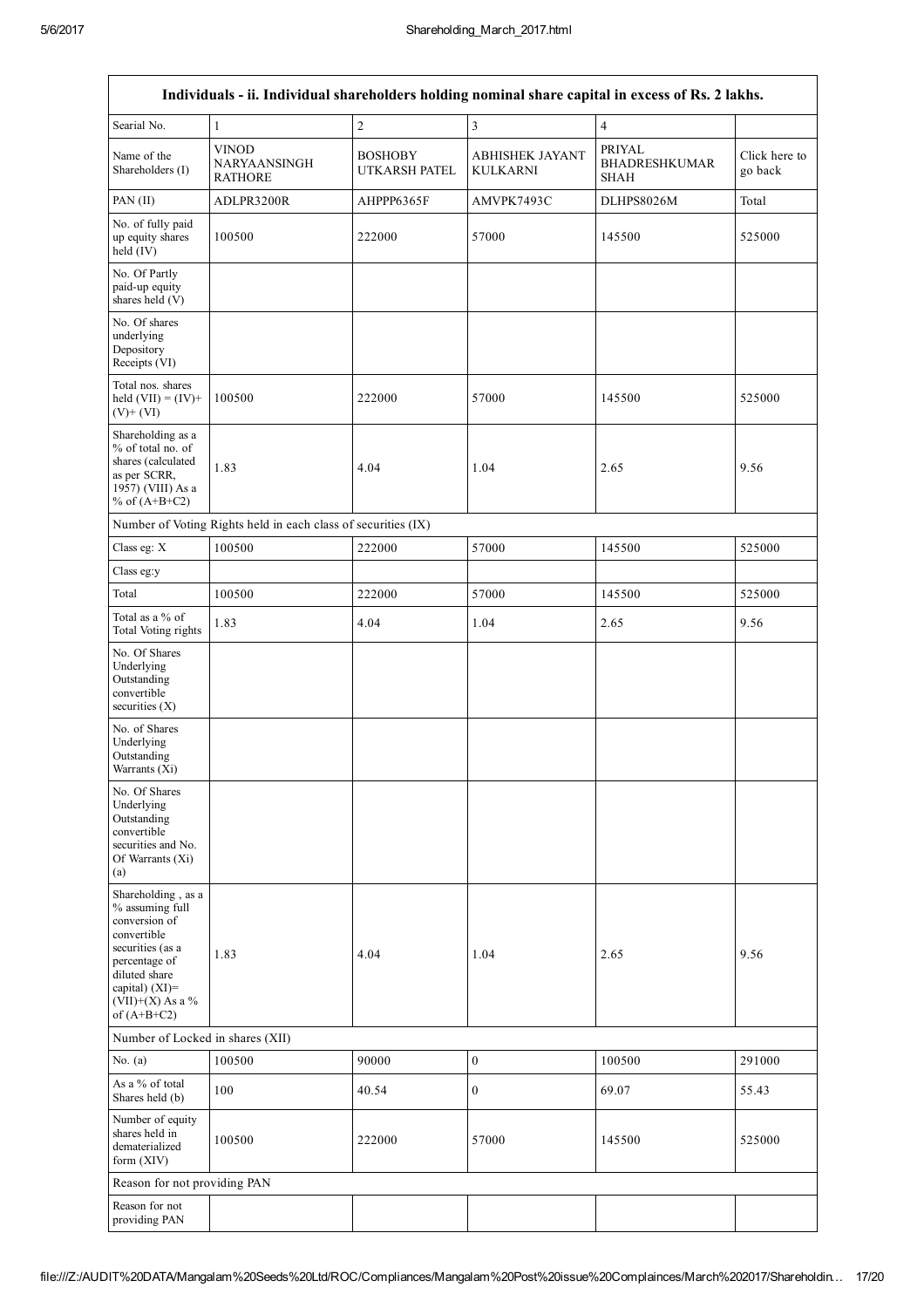| Any Other (specify)                                                                                                                                                                     |                     |                            |                                           |                |                       |                          |  |  |
|-----------------------------------------------------------------------------------------------------------------------------------------------------------------------------------------|---------------------|----------------------------|-------------------------------------------|----------------|-----------------------|--------------------------|--|--|
| Searial No.                                                                                                                                                                             | 1                   | $\overline{2}$             | 3                                         | $\overline{4}$ | 5                     |                          |  |  |
| Category                                                                                                                                                                                | Clearing<br>Members | <b>Bodies</b><br>Corporate | <b>NRI</b>                                | NRI            | $NRI - Non-$<br>Repat |                          |  |  |
| Category / More<br>than 1 percentage                                                                                                                                                    | Category            | Category                   | More than 1 percentage of<br>shareholding | Category       | Category              |                          |  |  |
| Name of the<br>Shareholders (I)                                                                                                                                                         |                     |                            | PADMANABHAN<br><b>BALASUBRAMANIAM</b>     |                |                       | Click here to go<br>back |  |  |
| PAN (II)                                                                                                                                                                                |                     |                            | AKYPB9995B                                |                |                       | Total                    |  |  |
| No. of the<br>Shareholders (I)                                                                                                                                                          | 1                   | 10                         | $\mathbf{1}$                              | $\mathbf{1}$   | $\overline{c}$        | 14                       |  |  |
| No. of fully paid<br>up equity shares<br>held (IV)                                                                                                                                      | 1500                | 49621                      | 69000                                     | 25500          | 30000                 | 106621                   |  |  |
| No. Of Partly<br>paid-up equity<br>shares held (V)                                                                                                                                      |                     |                            |                                           |                |                       |                          |  |  |
| No. Of shares<br>underlying<br>Depository<br>Receipts (VI)                                                                                                                              |                     |                            |                                           |                |                       |                          |  |  |
| Total nos. shares<br>held $(VII) = (IV) +$<br>$(V)$ + $(VI)$                                                                                                                            | 1500                | 49621                      | 69000                                     | 25500          | 30000                 | 106621                   |  |  |
| Shareholding as a<br>% of total no. of<br>shares (calculated<br>as per SCRR,<br>1957) (VIII) As a<br>% of $(A+B+C2)$                                                                    | 0.03                | 0.9                        | 1.26                                      | 0.46           | 0.55                  | 1.94                     |  |  |
| Number of Voting Rights held in each class of securities (IX)                                                                                                                           |                     |                            |                                           |                |                       |                          |  |  |
| Class eg: X                                                                                                                                                                             | 1500                | 49621                      | 69000                                     | 25500          | 30000                 | 106621                   |  |  |
| Class eg:y                                                                                                                                                                              |                     |                            |                                           |                |                       |                          |  |  |
| Total                                                                                                                                                                                   | 1500                | 49621                      | 69000                                     | 25500          | 30000                 | 106621                   |  |  |
| Total as a $\%$ of<br>Total Voting rights                                                                                                                                               | 0.03                | 0.9                        | 1.26                                      | 0.46           | 0.55                  | 1.94                     |  |  |
| No. Of Shares<br>Underlying<br>Outstanding<br>convertible<br>securities $(X)$                                                                                                           |                     |                            |                                           |                |                       |                          |  |  |
| No. of Shares<br>Underlying<br>Outstanding<br>Warrants (Xi)                                                                                                                             |                     |                            |                                           |                |                       |                          |  |  |
| No. Of Shares<br>Underlying<br>Outstanding<br>convertible<br>securities and No.<br>Of Warrants (Xi)<br>(a)                                                                              |                     |                            |                                           |                |                       |                          |  |  |
| Shareholding, as a<br>% assuming full<br>conversion of<br>convertible<br>securities (as a<br>percentage of<br>diluted share<br>capital) $(XI)$ =<br>$(VII)+(X)$ As a %<br>of $(A+B+C2)$ | 0.03                | 0.9                        | 1.26                                      | 0.46           | 0.55                  | 1.94                     |  |  |
| Number of Locked in shares (XII)                                                                                                                                                        |                     |                            |                                           |                |                       |                          |  |  |
| No. $(a)$                                                                                                                                                                               | $\boldsymbol{0}$    | $\boldsymbol{0}$           | 69000                                     | 25500          | $\boldsymbol{0}$      | 25500                    |  |  |
| As a % of total<br>Shares held (b)                                                                                                                                                      | $\overline{0}$      | $\boldsymbol{0}$           | 100                                       | 100            | $\boldsymbol{0}$      | 23.92                    |  |  |
| Number of equity<br>shares held in<br>dematerialized<br>form (XIV)                                                                                                                      | 1500                | 49621                      | 69000                                     | 25500          | 30000                 | 106621                   |  |  |